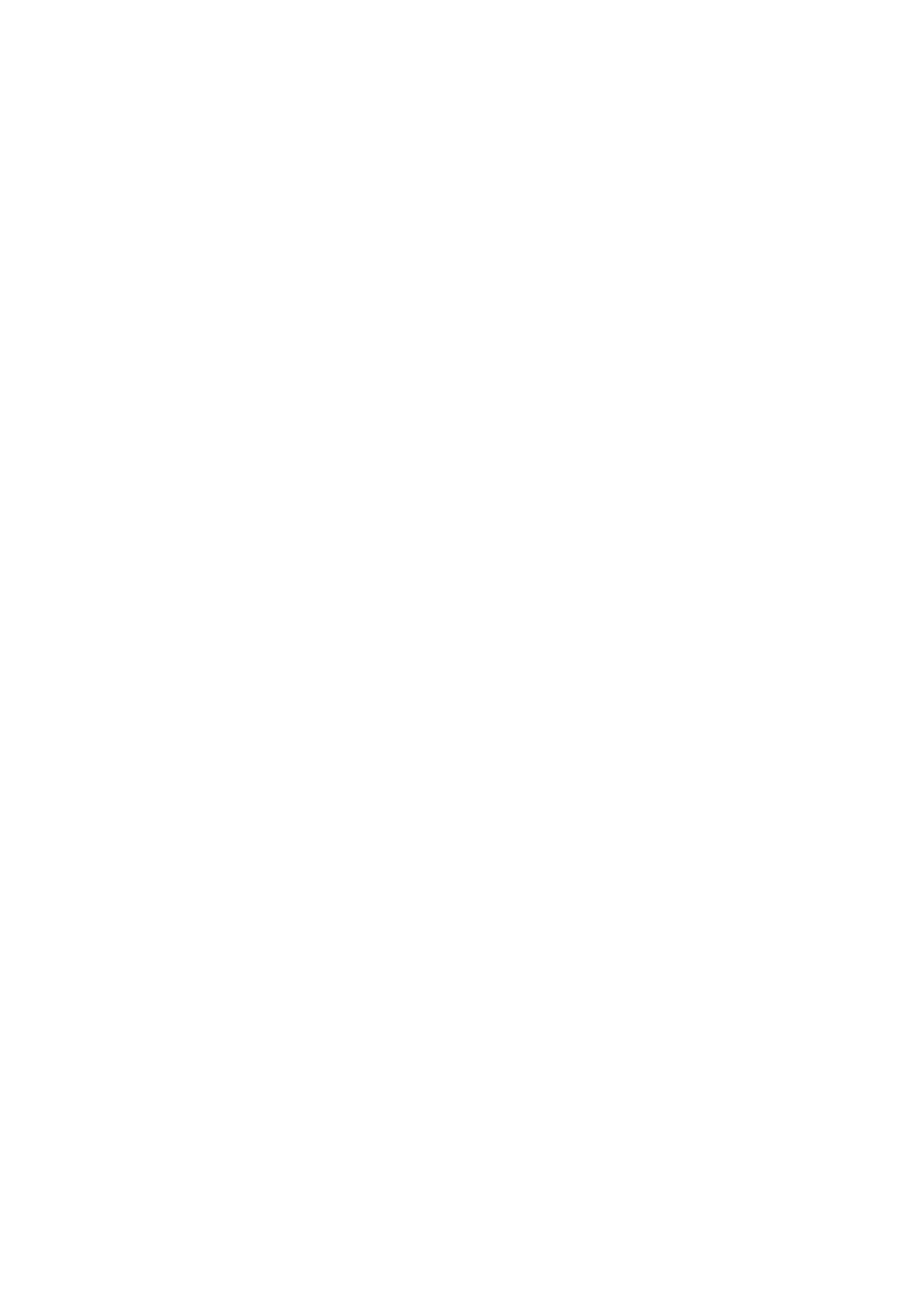### Preface

This thesis contains works that have been carried out as part of Ph.D. program at the Department of Mathematics, University of Bergen, Norway. The studies started in January 2006, and I have conducted all of my works in Bergen University.

My thesis advisor is Prof. Henrik Kalisch at the Department of Mathematics, University of Bergen. Funding has been provided by Bergen University Research Fellowship.

The thesis research is numerical and theorical investigations of the stability of solitary-wave solutions of nonlinearly dispersive wave equations. In fact, numerical investigation play a crucial role in the study of how instabilities develop. Overall, we have produced five papers included in the thesis. All of them are written in collaboration with Prof. Kalisch, featuring numerical experiments done on a variety of nonlinear wave equations, and applications of the methods of Benjamin, Grillakis, Shatah, and Strauss to prove stability and instability of solitary waves in a variety of contexts.

#### Acknowledgements

First of all, I thank my supervisor, Prof. Henrik Kalisch at the Department of Mathematics, University of Bergen, for his substantial contribution (both as a thesis advisor and co-author of papers) to the thesis, including introduction of interested problems (which are reflected on papers in the thesis) and fruitful advice on difficult calculations that came up along the research.

The General Background is written while I'm in a preparation for an USA-NSF Postdoctoral Research Fellowship application. I would like to thank Prof. John Albert at the Department of Mathematics, University of Oklahoma, for his cooperation in writting a proposal (to the NSF) so that inspirations for future works are reflected throughout the Research section.

Overall, I must thank for the funding has been provided by Bergen University Research Fellowship 2006−2010.

Finally, I would like to thank Hung, my brother, who introduced Bergen University to me, and my two sisters, Phuong and Lien, who have maintained our mother during the time I have been away from home.

Nguyet Thanh Nguyen Bergen, December 2009.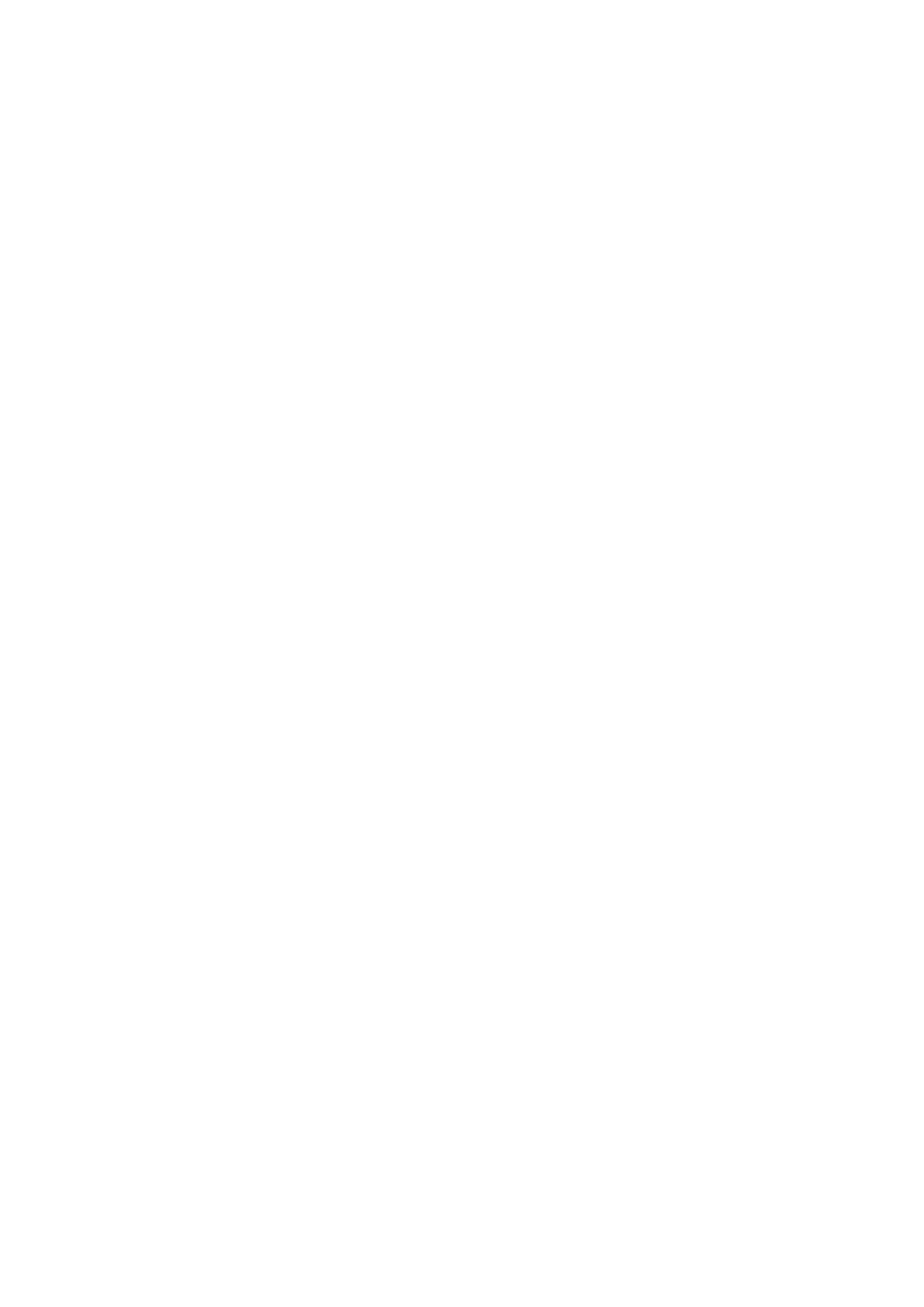*In memory of my father and to my mother.*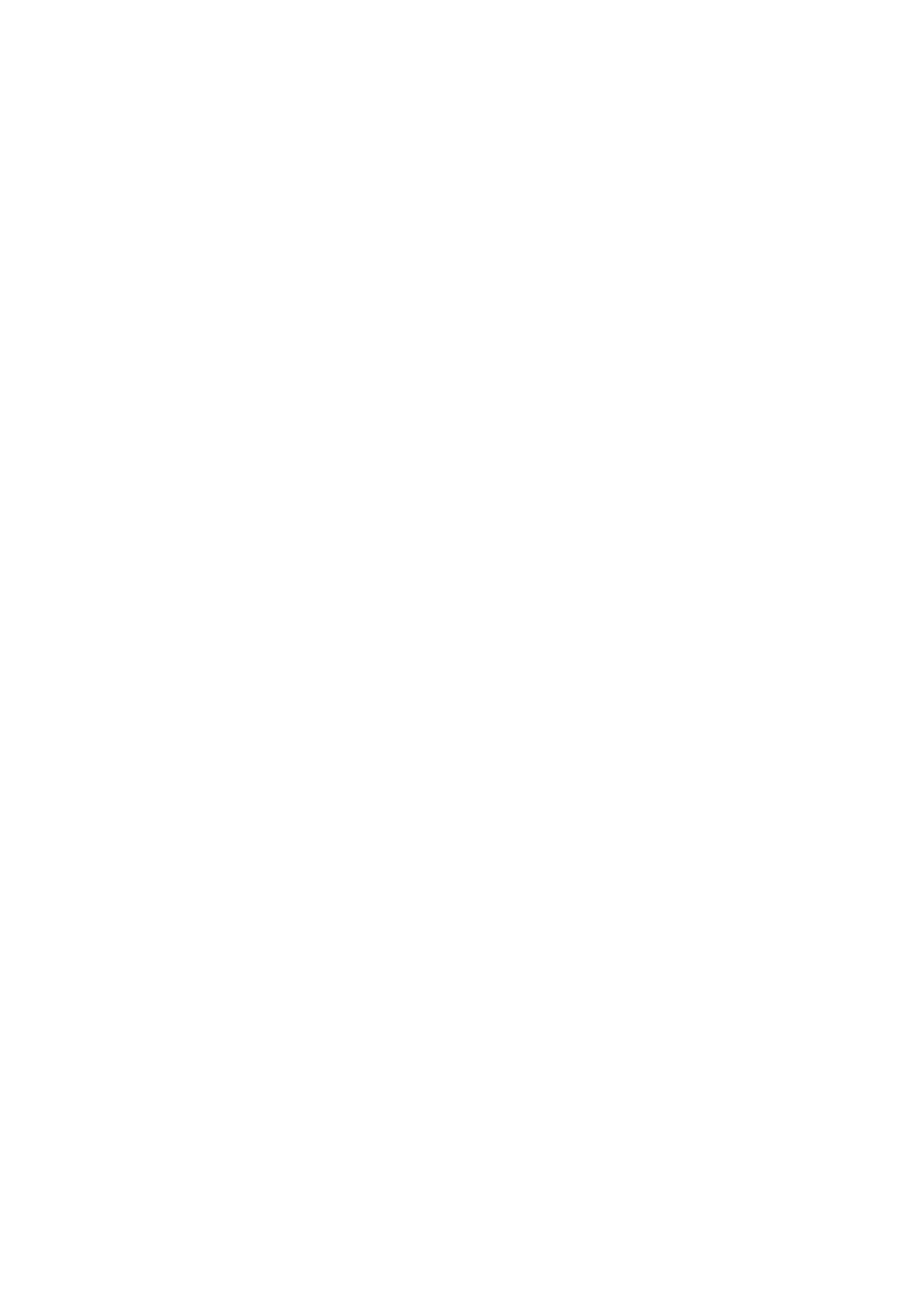# **Contents**

| $\bf{I}$                |                                                                      | <b>General Background</b>                                             | 1                       |
|-------------------------|----------------------------------------------------------------------|-----------------------------------------------------------------------|-------------------------|
| $\mathbf{1}$            |                                                                      | <b>Introduction</b>                                                   | $\overline{\mathbf{3}}$ |
| $\boldsymbol{2}$        |                                                                      | The discovery of solitary waves                                       | 7                       |
| $\overline{\mathbf{3}}$ | Orbital stability and the general stability theory of solitary waves |                                                                       |                         |
|                         | 3.1                                                                  |                                                                       | 11                      |
|                         | 3.2                                                                  |                                                                       | 12                      |
| $\overline{\mathbf{4}}$ | <b>Research</b>                                                      |                                                                       |                         |
|                         | 4.1                                                                  | The stability and instability of negative solitary waves for the gen- | 15                      |
|                         | 4.2                                                                  | The stability of solitary waves for the extended KdV equation         | 18                      |
|                         | 4.3                                                                  | Instability of solitary waves for a generalized version of the        |                         |
|                         |                                                                      |                                                                       | 20                      |
|                         | A Appendix                                                           |                                                                       |                         |
|                         |                                                                      | A.1 Derivation of the KdV and BBM equations                           | 23                      |
|                         |                                                                      | <b>Bibliography</b>                                                   | 29                      |
| $\mathbf{I}$            |                                                                      | <b>Papers</b>                                                         | 31                      |
| $\mathbf{A}$            |                                                                      | The stability of solitary waves of depression                         | 33                      |
| B                       | Orbital stability of negative solitary waves                         |                                                                       |                         |
| $\mathbf C$             | <b>Stability of negative solitary waves</b>                          |                                                                       |                         |
| D                       | On the stability of internal waves                                   |                                                                       |                         |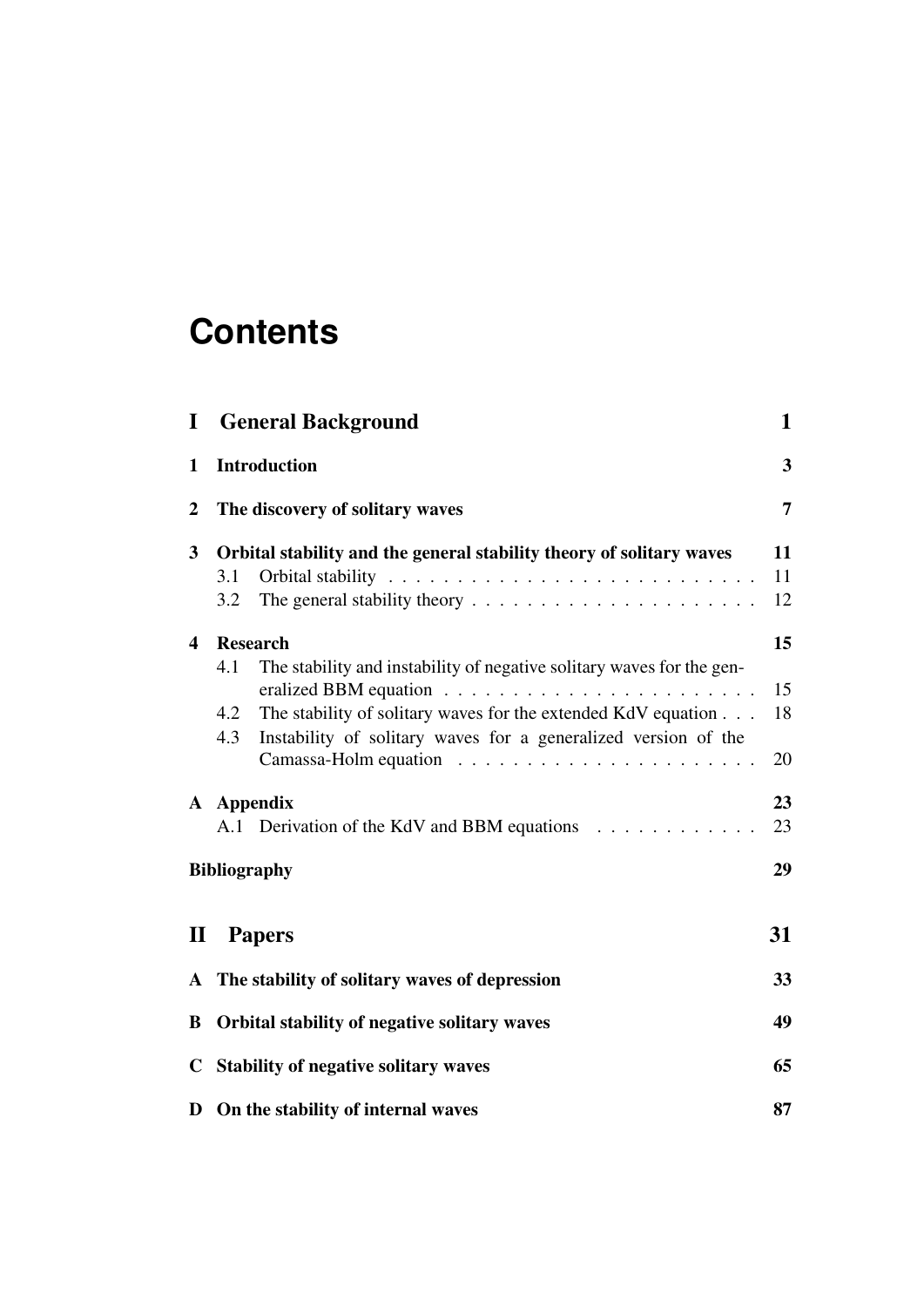E Instability of solitary waves for a nonlinearly dispersive equation 105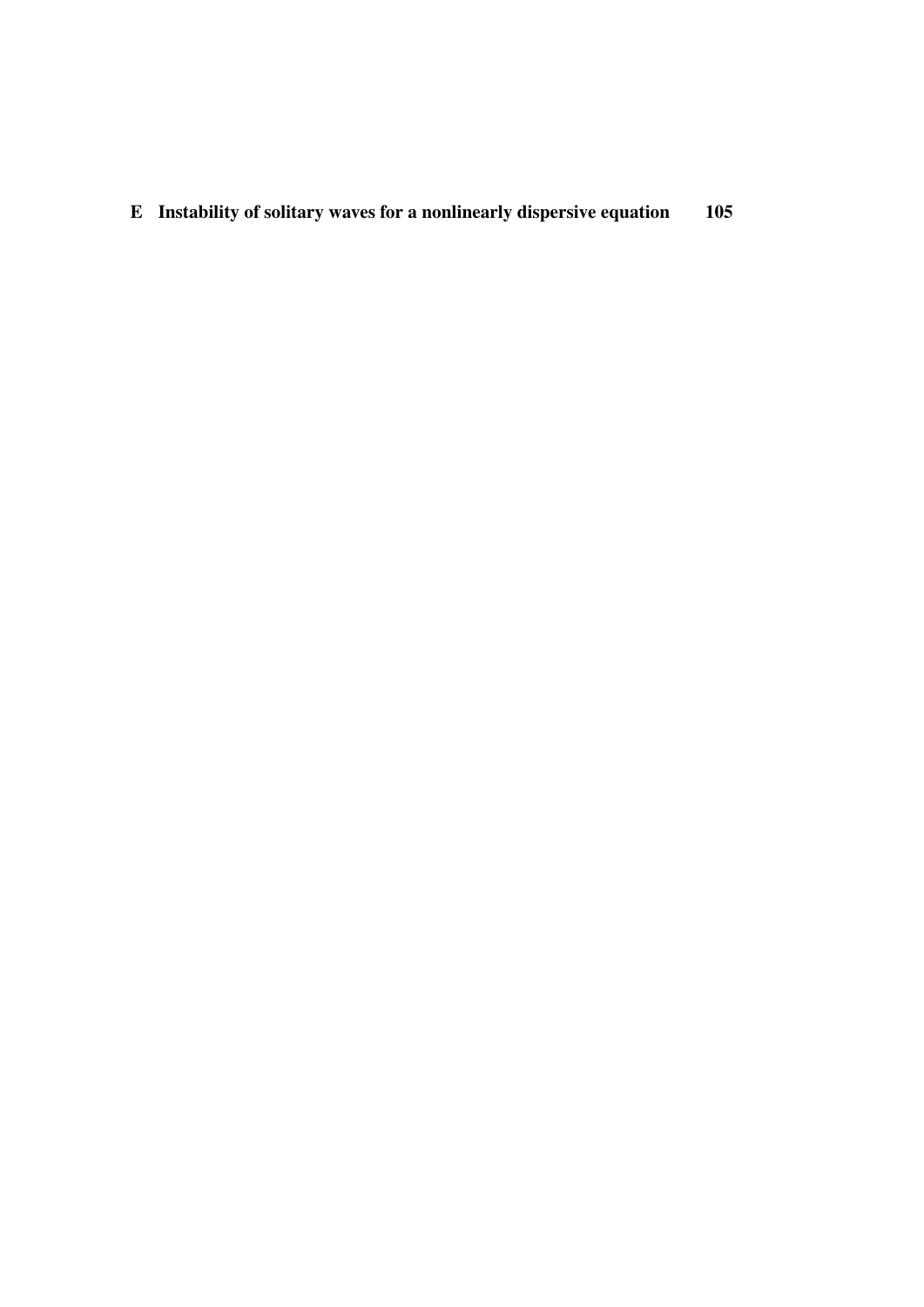# **Part I**

**General Background**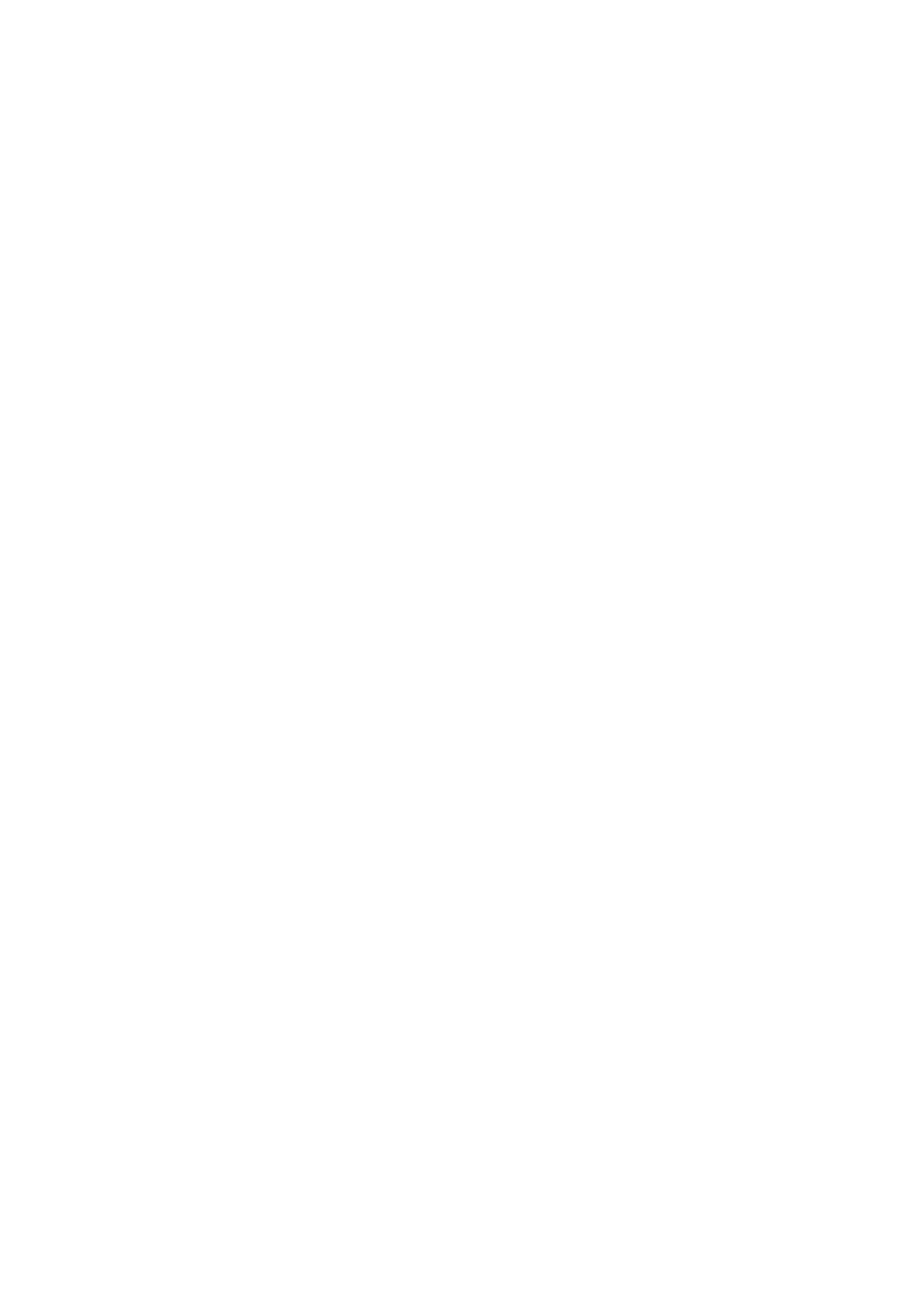# **Chapter 1**

# **Introduction**

The thesis research is on the qualitative properties of solitary-wave solutions, which have been long attracted interest because of their fundamental character, to one-dimensional nonlinear dispersive wave equations. Nonlinearly dispersive waves are important in many different fields of science and engineering, and it is often the case that the same mathematical equation will describe many different physical settings. Specific examples of nonlinear dispersive waves in nature are water waves, atmospheric waves, waves in elastic solids, pulses in optical fibers, and waves in plasmas, to name a few.

The type of equations being considered are those which arise as models for phenomena in which the wave amplitude is large enough that linearized approximations are no longer valid, but still small enough that simplifications are possible in the nonlinear terms of the underlying equations. In general, we restrict attention to one-dimensional phenomena (long-crested waves) and the equations have the form of an abstract Hamiltonian system

$$
u_t = JE'(u),\tag{1.1}
$$

where a solution  $u(x,t)$  is a real-valued function of  $x \in \mathbb{R}$  and  $t \ge 0$ . Here  $E'(u)$ denotes the Fréchet derivative of  $E$  at  $u$ , where  $E$  is a certain functional; and  $J$  is a skew-symmetric linear operator, and thus,  $E(u)$  is invariant with respect to time under the action of the evolutionary equation (1.1).

The balance of dispersion and nonlinearity in (1.1) makes possible solutions with coherent structure. Of particular interest among these solutions *u* are travelling waves, which have the form  $u(x,t) = \Phi_c(x-ct)$ , where the wavespeed  $c \in \mathbb{R}$ . If the profile function Φ*c*(ξ) is that of a single hump which approaches zero as  $|\xi| \rightarrow \infty$ , the travelling-wave solution is called a *solitary wave*. On the other hand, Φ*c*(ξ) could be a periodic function of ξ, in which case *u* is called a *periodic travelling wave.*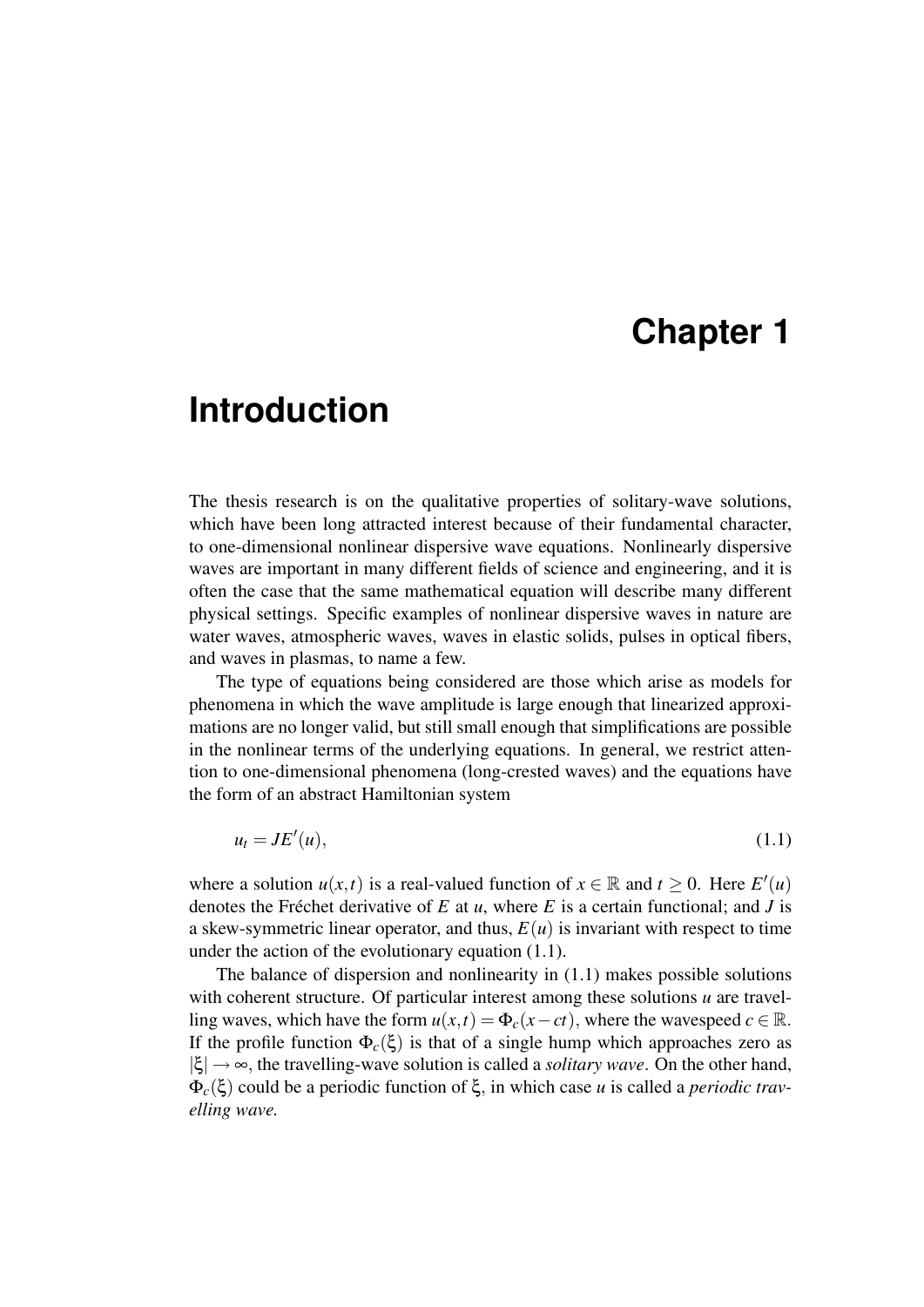In this thesis, we are generally interested in the initial-valued problem for (1.1), where initial data  $u(0,t) = g(x)$  is given which lies in some function space *X* and a solution  $u(x,t)$  is sought which, as a function of *x*, lie in *X* for all  $t > 0$ . (Natural choices for *X* are often Sobolev spaces whose order is determined by Hamiltonians or energy invariants associated with the equation.) We aim to clarify the role of solitary waves in the evolutions of general solutions of the initial-valued problem.

It is remarked that, for the Korteweg-de Vries (KdV) equation, a typical example of an equation of type (1.1),

$$
u_t + u u_x + u_{xxx} = 0, \t\t(1.2)
$$

where  $J = \partial_x$  and  $E(u) = \int_{-\infty}^{\infty} \left( -\frac{1}{6} \right)$  $\frac{1}{6}u^3 + \frac{1}{2}$  $\frac{1}{2}u_x^2$ )*dx*, powerful theoretical methods of solutions have been developed which lead one to expect that the general solution will consist of a finite number of solitary waves or periodic travelling waves interacting with each other, and not much else. In fact, results to this effect for KdV have been proved under the assumption that the solutions involved are smooth and decay rapidly at infinity for all time. However, for general solutions in Sobolev spaces such as  $H^1$ , where KdV is known to be globally well-posed, we are still far from being able to prove such a result (see, e.g., the survey article of Tao in [21]).

For other equations of type (1.1), although one expects solitary waves to play similar important role in general solutions as for KdV, even less is known. For example, even though the existence of smooth solitary waves for a generalized version of the Camassa-Holm (gCH) equation - an equation of type (1.1)<sup>\*</sup>,

$$
u_t + \omega u_x + 3uu_x - u_{xxt} = \gamma(2u_x u_{xx} + uu_{xxx}),
$$
\n(1.3)

is well-known (see, e.g,  $[14]$  and Paper E), but their explicit formulas remain unknown. What has been possible and is investigated in this thesis, though, for many equations of type (1.1), is to prove the *stability* (or, in some cases, instability) of the solitary waves; that is whether they are relatively unaffected (or affected) by perturbations. Such results give at least a good idea of the behavior of general solutions in the neighborhood of these important solutions in *X*. The given analytical proof of the stability (or instability) is mainly based on the general theory of Grillakis, Shatah, and Strauss in [11]. Numerical simulation is also performed, which aimed at determining the behavior of solutions once they leave the regions of *X* described by the stability theory.

Finally, we recall the story of how solitary waves were first appearing in the scientific scene in the next chapter. After that, we give a precise definition of the stability and briefly review of the general stability theory for the solitary waves

$$
\text{Here } J = \frac{\partial_x}{1 - \partial_x^2} \text{ and } E(u) = -\frac{1}{2} \int_{-\infty}^{\infty} (u^3 + \gamma u u_x^2 + \omega u^2) dx.
$$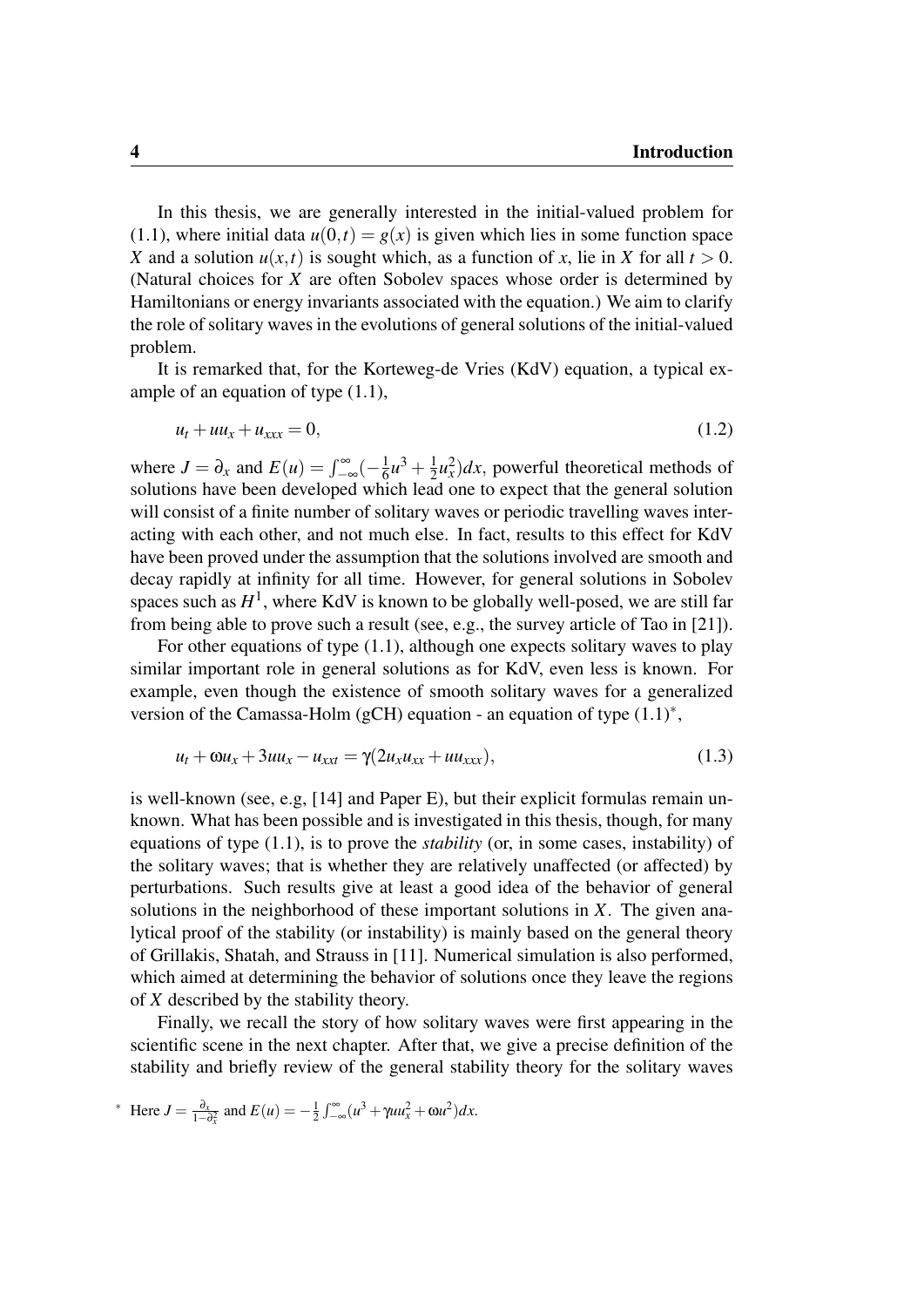to the evolutionary partial differential equations of type (1.1) due to Grillakis, Shatah, and Strauss [11] in Chapter 3. Then in Chapter 4, an introduction of the main contributions of the thesis are represented, while their results are appearing in five papers (Paper A, B, C, D, and E) in Part II. In addition, to close Part I and gain physical meaning of the equations, which are appearing in the thesis, a derivation of the KdV and regularized long-wave equations is also given in the Appendix A.1.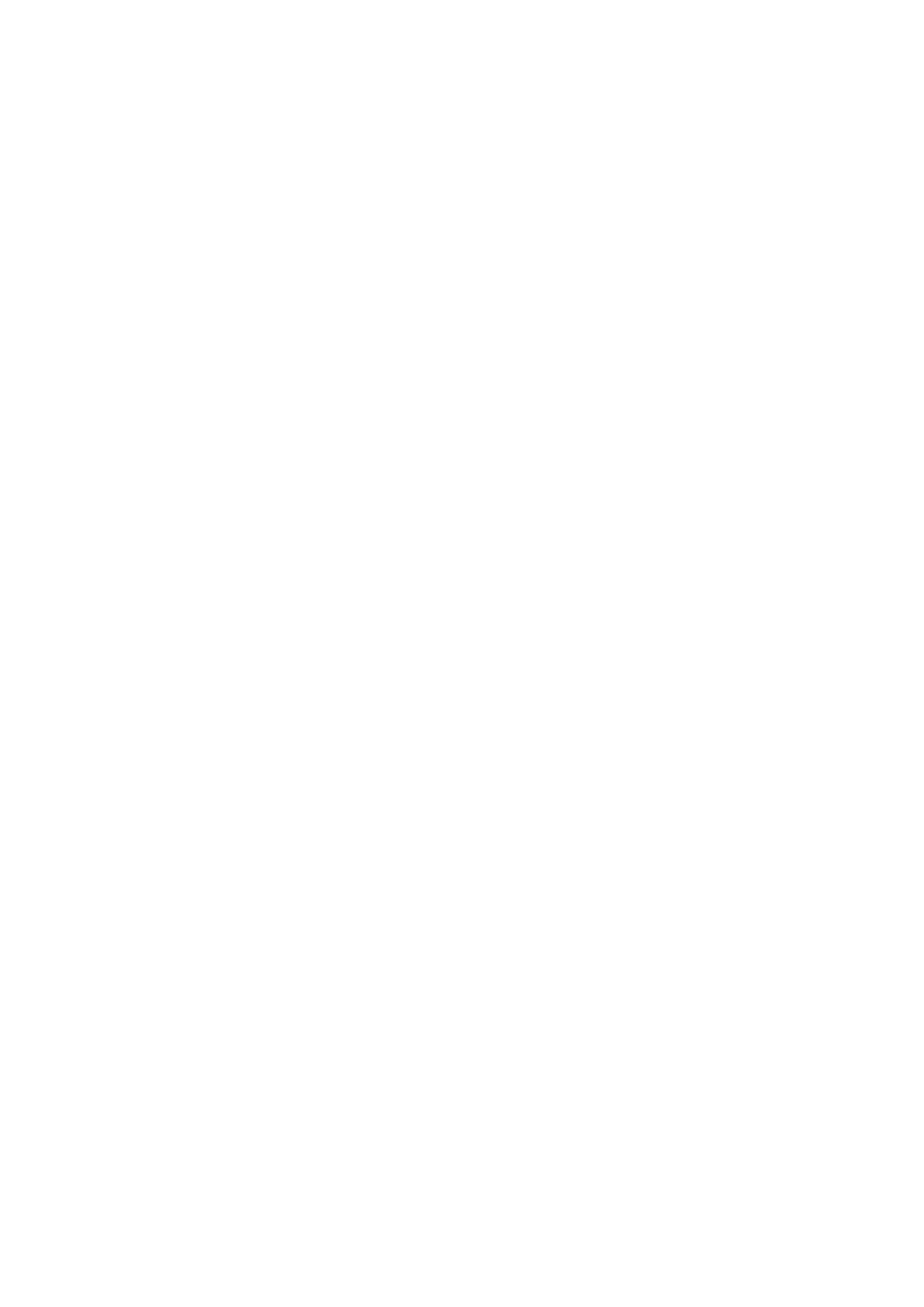# **Chapter 2**

### **The discovery of solitary waves**

In this chapter, we will see how the solitary waves first appeared on the scientific scene. The work is based on the materials of Drazin and Johnson [10], and the Wikipedia website [23]. It will also be seen that the KdV equation not only is of mathematical interest but also is of practical one. In fact, KdV is indeed the relevant one for the solitary waves (and much more besides).

The solitary wave is the so-called wave because its shape occurs as a single hump and is localised, which was firstly observed by John Scott Russell (9 May 1808 – 8 June 1882) on the Edinburgh-Glasgow canal in 1834. He called it the 'great wave of translation' and reported his observations to the British Association in his 1844 'Report on Waves' in the following words:

*I believe I shall best introduce the phaenomenon by describing the circumstances of my own first acquaintance with it. I was observing the motion of a boat which was rapidly drawn along a narrow channel by a pair of horses, when the boat suddenly stopped–not so the mass of water in the channel which it had put in motion; it accumulated round the prow of the vessel in a state of violent agitation, then suddenly leaving it behind, rolled forward with great velocity, assuming the form of a large solitary elevation, a rounded, smooth and well-defined heap of water, which continued its course along the channel apparently without change of form or diminution of speed. I followed it on horseback, and overtook it still rolling on at a rate of some eight or nine miles an hour [14 km/h], preserving its original figure some thirty feet [9 m] long and a foot to a foot and a half [300–450 mm] in height. Its height gradually diminished, and after a chase of one or two miles [23 km] I lost it in the windings of the channel. Such, in the month of August 1834, was my first chance interview with that singular and beautiful phenomenon which I have called the Wave of Translation.*

John Russell also performed some laboratory experiments. He built wave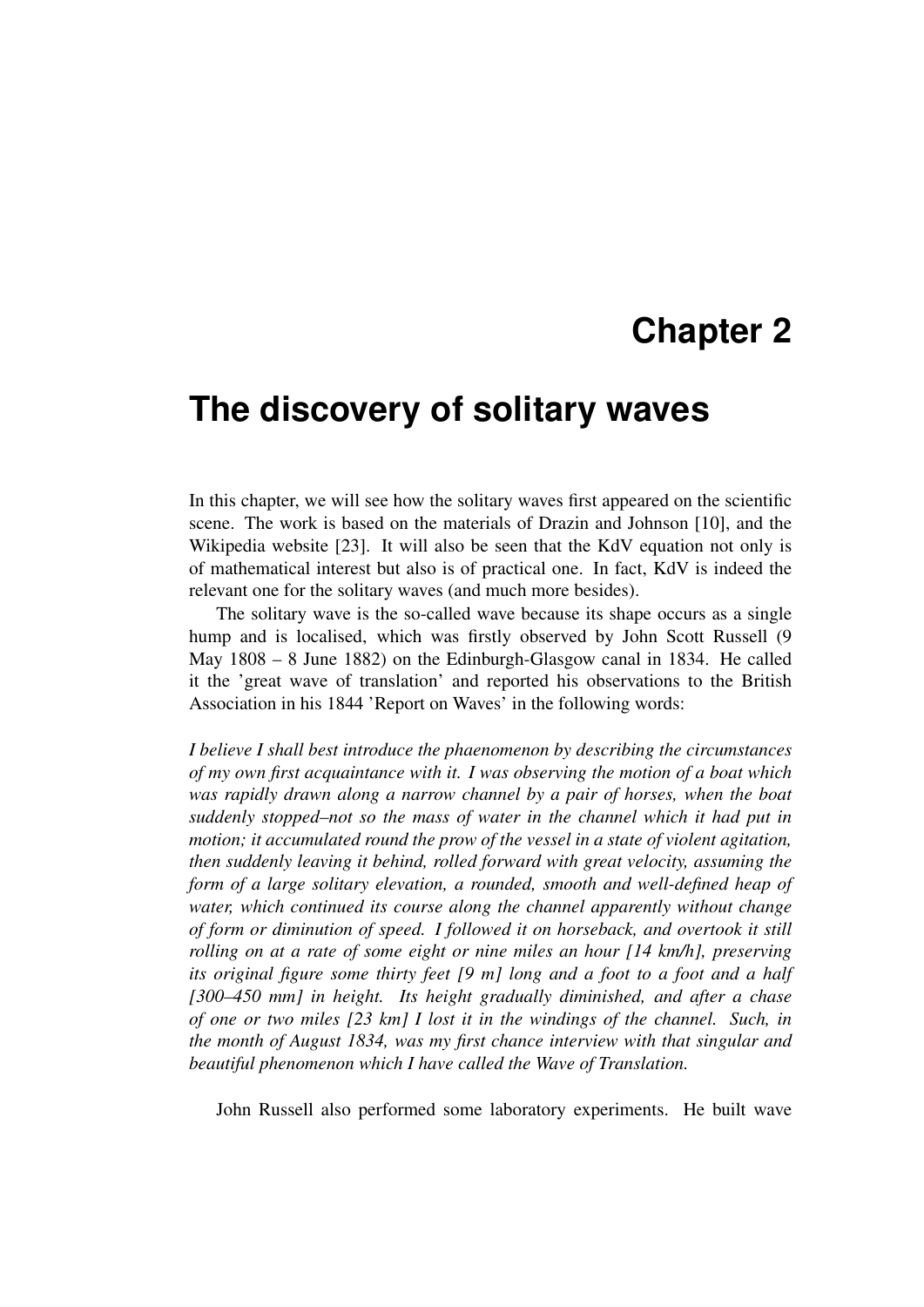tanks at his home and generated solitary waves by dropping a weight at one end of a water channel. He was able to deduce empirically that the volume of water in the wave is equal to the volume of water displaced. Furthermore, the speed *c* of the solitary wave is obtained by the relation

$$
c^2 = g(h+a),\tag{2.1}
$$

where *a* is the amplitude of the wave, *h* is the undisturbed depth of water, and *g* is the acceleration of gravity. The solitary wave is therefore a *gravity wave*. It is immediately an important consequence of equation (2.1): higher waves travel faster (apply to waves of elevation).

In 1871, Joseph Bousinesq mentioned Scott Russell's name in his paper. And in 1876, Lord Rayleigh published a paper in Philosophical Magazine to support John Scott Russell's experimental observation with his mathematical theory. To put Russell's formula (2.1) on a firmer footing, both Bousinesq and Rayleigh assumed that a solitary wave has a length scale  $\lambda$  much greater than the depth *h* of the water, i.e,  $h/\lambda \ll 1$ . They deduced Russell's formula for *c* (from the equations of motion for an inviscid incompressible fluid). In fact, they also showed that the wave profile  $z = \zeta(x,t)$  is given by

$$
\zeta(x,t) = a \operatorname{sech}^2[\beta(x-ct)],\tag{2.2}
$$

where

$$
\beta^{-2} = 4h^2(h+a)/3a \text{ for any } a > 0,
$$
\n(2.3)

(although the sech<sup>2</sup> profile is strictly correct only if  $a/h \ll 1$ .) However, these authors did not write down a simple equation for  $\zeta(x,t)$  which admits (2.2) as a solution. This final step was completed by Diederik Korteweg and Gustav de Vries in 1895. (However, Korteweg and de Vries did not mention John Russell's name at all in their 1895 paper but they did quote Boussinesq's paper in 1871 and Lord Rayleigh's paper in 1876. Although the paper by Korteweg & de Vries in 1895 was not the first theoretical treatment of this subject, it was a very important milestone in the history of the development of soliton theory.) They showed that, provided ε was small, then

$$
\zeta_t = \frac{3}{2} \sqrt{\frac{g}{h}} \left( \frac{2}{3} \varepsilon \zeta_\chi + \zeta \zeta_\chi + \frac{1}{3} \sigma \zeta_{\chi \chi \chi} \right),\tag{2.4}
$$

where  $\chi$  is a coordinate chosen to be moving (almost) with the wave, and the parameter σ incorporates the surface tension, τ, in the form

$$
\sigma = \frac{1}{3}h^3 - \frac{\tau h}{g\rho},\tag{2.5}
$$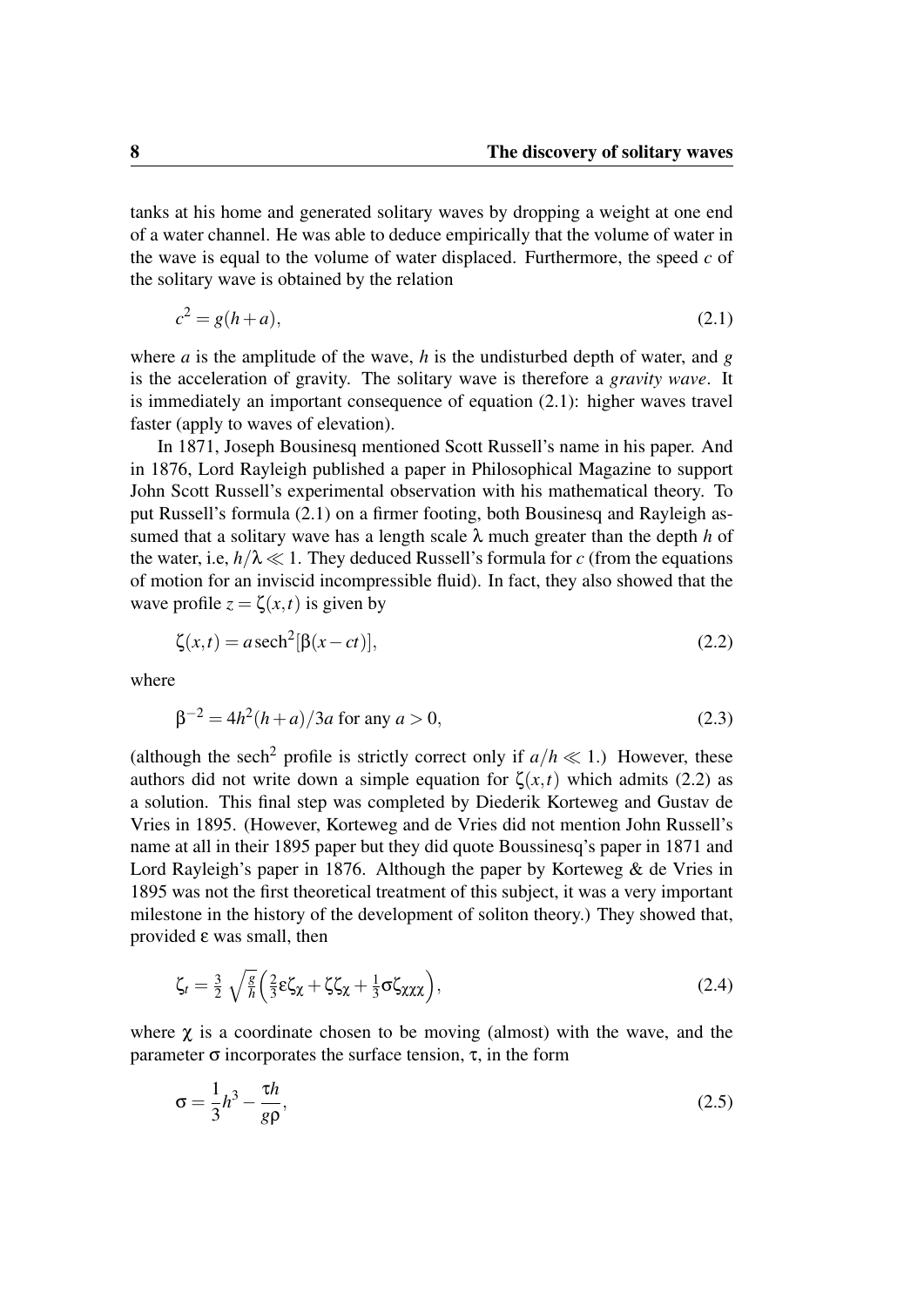where  $\rho$  is the density of the liquid, and  $\varepsilon$  is an arbitrary parameter. For interests of how the equation (2.4) was derived (in dimensionless form and in the absence of surface tension), the reader is referred to see the Appendix A.1.

Finally, let us see one connection between the Korteweg-de Vries (KdV) equation  $(2.4)$ , the Russell wavespeed formula  $(2.1)$ , and the sech<sup>2</sup> profile  $(2.2)$ , under the assumption  $a/h \ll 1$ , as follows. If the solution of equation (2.4) is stationary in the frame then  $\zeta = \zeta(\chi)$  and so, the following ordinary differential equation appears

$$
\frac{2}{3}\epsilon\zeta'+\zeta\zeta'+\frac{1}{3}\sigma\zeta'''=0,
$$

where the prime denotes the derivative with respect to  $\chi$ . Next, if we consider  $\zeta \to 0$  as  $|\chi| \to \infty$  (as in the case for the solitary wave) then this equation can be integrated to yield

$$
\frac{2}{3}\varepsilon\zeta + \frac{1}{2}\zeta^2 + \frac{1}{3}\sigma\zeta'' = 0.
$$

Then, integrate this equation once more with the integrating factor  $\zeta'$ , there appears

$$
2\epsilon\zeta^2 + \zeta^3 + \sigma(\zeta')^2 = 0.
$$

It is elementary to verify directly by substitution that this equation admits a solitary-wave solution of the form

$$
\zeta(\chi) = a \operatorname{sech}^2(\beta \chi),
$$

provided

$$
a = 4\sigma\beta^2 \text{ and } \varepsilon = -2\sigma\beta^2. \tag{2.6}
$$

Therefore, once the coordinate  $\chi$  is defined (Korteweg & de Vries, 1895) as

$$
\chi = x - \sqrt{gh} \left(1 - \frac{\varepsilon}{h}\right) t,
$$

the solitary-wave solution becomes

$$
\zeta(x,t) = a \operatorname{sech}^2\left\{\frac{1}{2}\sqrt{\frac{a}{\sigma}}\left[x - \sqrt{gh}(1 + \frac{a}{2h})t\right]\right\}.
$$

It immediately implies that the wavespeed has a form of

$$
c \sim \sqrt{gh}\left(1+\tfrac{a}{2h}\right).
$$

Therefore,

$$
c^2 \sim g(h+a) + O(a/h),
$$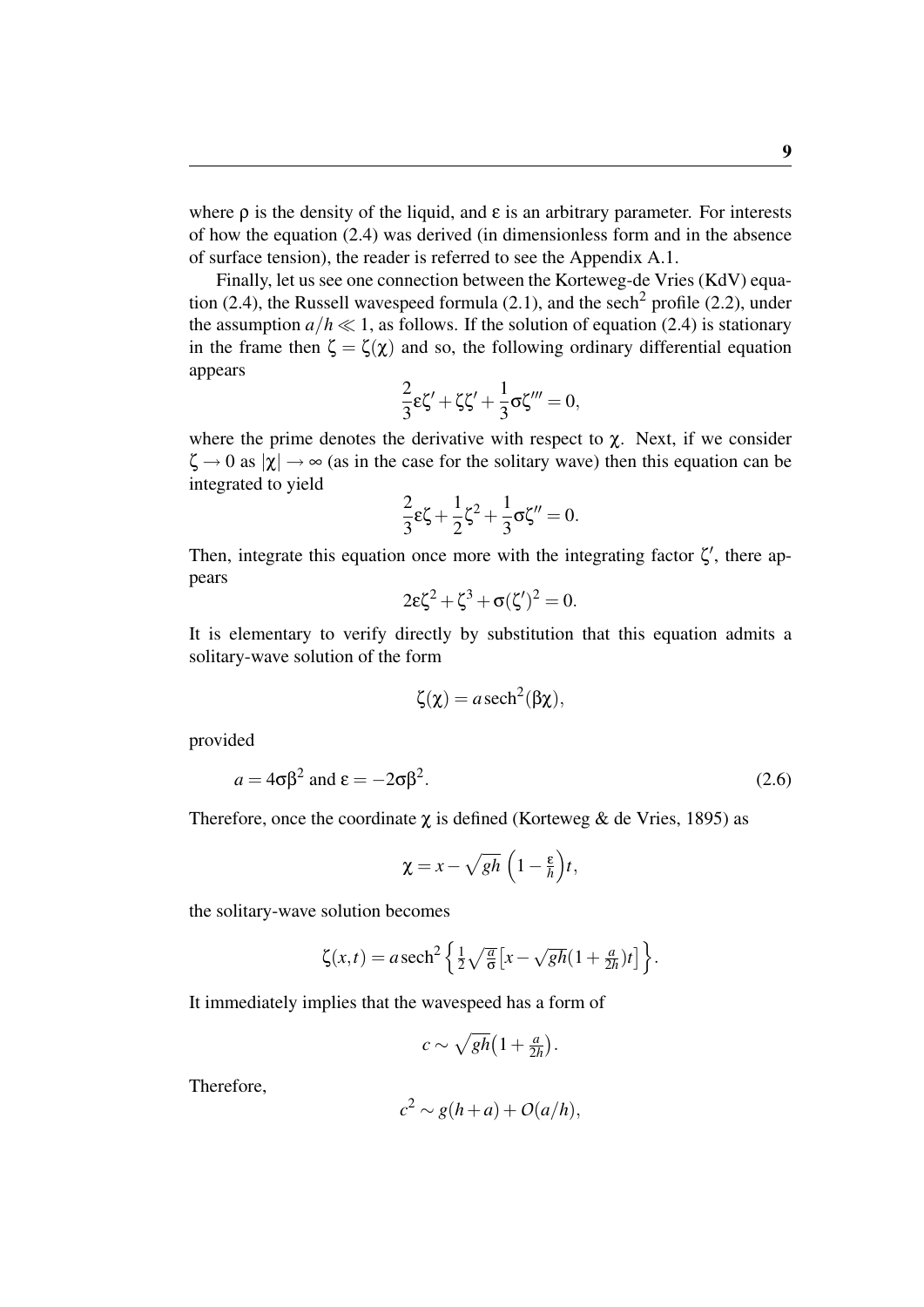and this agreed with the *c* formula of Russell if we assume that  $a/h \ll 1$ . Besides, if we neglect the surface tension (so that  $\sigma = \frac{1}{3}$  $\frac{1}{3}h^3$  [cf. (2.5)]), it can be seen from  $(2.6):$ 

$$
\beta \sim \frac{1}{2} \sqrt{\frac{3a}{h^3}},
$$

and this also agreed with the work of Boussinesq and Lord Rayleigh. To see this, rewrite their formula (2.3) as

$$
\beta^2 = \frac{3a}{4h^2(h+a)} = \frac{3a}{4h^3(1+a/h)} \sim \frac{3a}{4h^3} \text{ [cf. } a/h \ll 1].
$$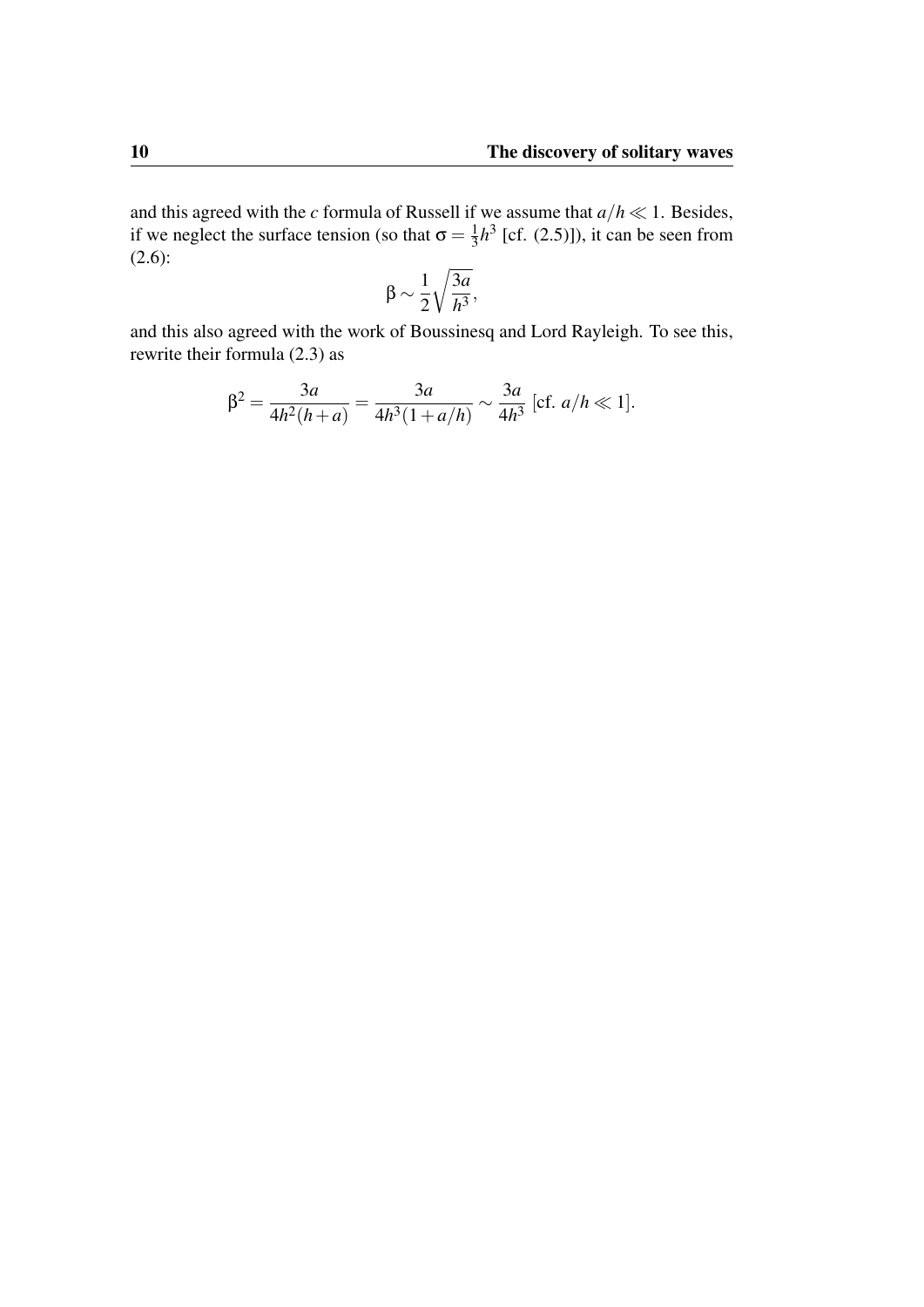# **Chapter 3**

# **Orbital stability and the general stability theory of solitary waves**

A precise definition of the stability together with its general theory for the solitary waves are explained in this Chapter.

### **3.1 Orbital stability**

Now, we explain more precisely what we mean by stability. Consider the KdV equation (1.2) set in the space given by  $X = H^1(\mathbb{R})$ , the Sobolev space of functions in  $L^2(\mathbb{R})$  whose first derivatives are also in  $L^2(\mathbb{R})$ . It is known that solitary-wave solutions to KdV exist if and only if  $c > 0$ , and are unique (up to translation) for given wavespeeds *c*. That is,  $u(x,t) = \Phi_c(x-ct)$  is a solution of KdV in  $H^1(\mathbb{R})$  if and only if  $c > 0$  and  $\Phi_c(\xi)$  belongs to the set **M** of *translates* of the fixed function  $3c$  sech<sup>2</sup>  $\left(\frac{1}{2}\right)$ 2  $\frac{c}{\sqrt{2}}$  $\overline{c}$  ξ).

It is also known that the set M is a *stable* set for the initial-value problem for KdV in  $H^1(\mathbb{R})$ . This means that for every  $\varepsilon > 0$ , there exist  $\delta > 0$  such that if  $g \in H^1(\mathbb{R})$  and *g* is within  $\delta$  of **M** in the *H*<sup>1</sup>-norm, then the solution  $u(\cdot,t)$  of the initial-value problem with data  $u(x,0) = g(x)$  will exist, and will stay within  $\varepsilon$  of **M** in  $H^1$ -norm for all  $t > 0$ . This result, first proved by Benjamin and Bona [1, 4] (for the stability part) and Kenig, Ponce and Vega [17] (for the existence part).

In general, for any equation of type  $(1.1)$ , we say that a solitary-wave solution  $\Phi_c$  is stable if the set M of its translates is stable in the above sense. Otherwise, it is *unstable* if M is not stable. Of course, such a result is more useful if M is of minimal size: we would like to identify the smallest possible set containing the orbit of  $\Phi_c$ .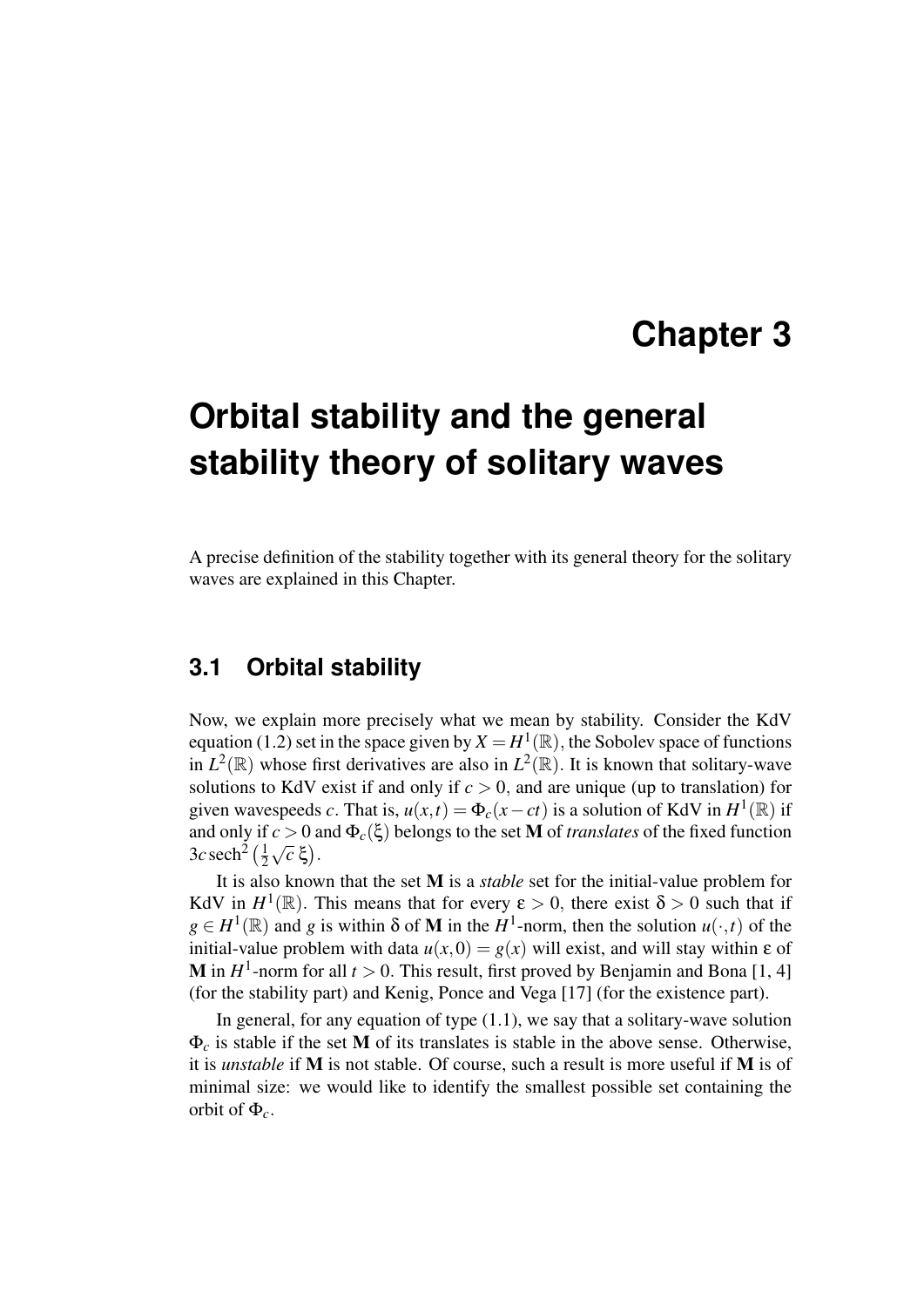### **3.2 The general stability theory**

The main points of the general stability theory for the solitary waves to the evolutionary partial differential equations of type (1.1) due to Grillakis, Shatah, and Strauss [11] is reviewed in this section. (For illustration of the theory apparently in most of the details, the reader is referred to read Paper C, where we applied the theory on the stability and instability of negative solitary waves for the generalized BBM equation explicitly.)

First of all, when the ansatz  $u(x,t) = \Phi_c(x-ct)$  is substituted into equation (1.1), there would appear an ordinary differential equation, which turns out to have a form of the Larange's equation

$$
E'(\Phi_c) = -cV'(\Phi_c),\tag{3.1}
$$

where  $V$  is also another constant of the motion for  $(1.1)$  which controls the *X*-norm, and which makes it easy to prove global existence of solutions in *X* once local existence is known. Here  $E'(\Phi_c)$  and  $V'(\Phi_c)$  are Fréchet derivative at  $\Phi_c$ of *E* and *V*, respectively. In other words, the solitary waves can be characterized as critical points of the energy *E* restricted to the level sets of the momentum *V*, with −*c* acting as a Lagrange multiplier.

*Preliminaries.* Now, determining the optimal translation  $\tau_{\alpha}$  for a given solitary wave  $\Phi_c$  and a perturbation *u* can be achieved by choosing  $\alpha \in \mathbb{R}$ , such that

$$
\int_{-\infty}^{\infty} \left\{ u(\xi + \alpha(u)) - \Phi_c(\xi) \right\}^2 d\xi = \inf_{a \in \mathbb{R}} \int_{-\infty}^{\infty} \left\{ u(\xi + a) - \Phi_c(\xi) \right\}^2 d\xi,
$$

where  $\xi = x - ct$  and if this infimum exists. Now, if the integral on the right is a differentiable function of *a*, and if *u* is sufficiently closed enough to a translation of  $\Phi_c$ ; that is *u* is in a sufficiently small  $\varepsilon$ -neighborhood of **M** in the *X*-norm, then  $\alpha(u)$  can be determined by solving the equation

$$
\langle u(\cdot + \alpha(u)), \Phi' \rangle = 0. \tag{3.2}
$$

In fact, this result is obtained by using the implicit function theorem. Next, we pay close attention to the following linear operator

$$
\mathcal{L}_c = E''(\Phi_c) + cV''(\Phi_c),
$$

which is assumed to have only *one simple negative eigenvalue whose correspond* $i$ *ng eigenfunction*  $\chi_c$ , *one simple zero eigenvalue with*  $\Phi'_c$  *as its corresponding eigenfunction (which could be seen by equation* (3.1)*), and the rest of its spectrum is positive, continuous, and bounded away from zero.* Now for a given wavespeed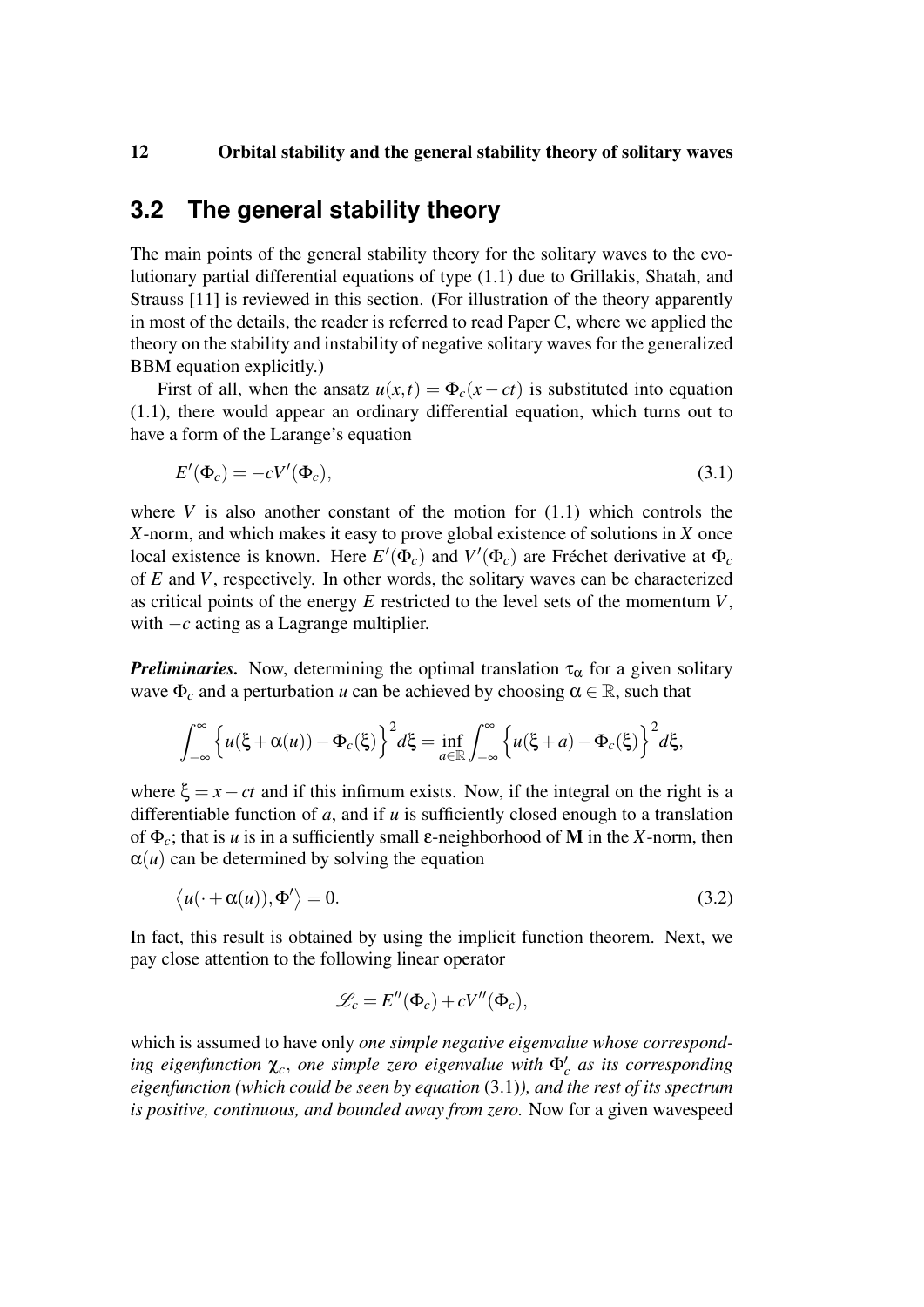*c*, the stability of the corresponding solitary wave  $\Phi_c$  is determined by the convexity of the scalar function

$$
d(c) = E(\Phi_c) + cV(\Phi_c).
$$

In particular if  $d''(c) > 0$ , then it can often be shown that the solitary wave is stable, while if  $d''(c) < 0$ , the solitary wave is expected to be unstable. We remark that at a critical speed  $c^*$  such that  $d(c^*) = 0$ , the methods of Grillakis/Shatah/Strauss give no information about the stability of Φ*c*. Otherwise, the analysis of the stability and instability theory is described as follows.

**The stability theory.** Now, for a given wave speed  $c$ , if the scalar function  $d(c) = E(\Phi_c) + cV(\Phi_c)$  is a convex function, that is if  $d''(c) > 0$ , then it can be derived that: There exists a positive constant β such that a conditional coercivity of the bilinear form  $\langle \mathcal{L}_c z, z \rangle \ge \beta ||z||_X^2$  holds for all nonzero  $z \in X$  for which *z* is orthogonal both  $V'(\Phi_c)$  and  $\Phi_c'$ . Consequently, it can be shown that the functional  $E(u)$  attains its local minimum at  $\Phi_c$  subject to the constancy of  $V(u)$ . (Note that the latter condition could be removed by an additional scaling argument). And this fact turns out to imply the unconditional orbital stability of Φ*<sup>c</sup>* (which would follow from a standard Lyapunov function argument) with respect to small but finite perturbations.

*The instability theory.* Recall that  $\chi_c$  is an eigenfunction of  $\mathcal{L}_c$  with the corresponding negative eigenvalue. Now for a given wavespeed  $c$ , if a scalar function  $d(c) = E(\Phi_c) + cV(\Phi_c)$  is concave, that is if  $d''(c) < 0$ , then it can be shown that:

*There exists a curve*  $v \mapsto \Psi_v \equiv \Phi_v + s(v)\chi_c$  *in a neighborhood of c such that*  $\Psi_c = \Phi_c$   $(s(c) = 0)$ ,  $V(\Psi_v) = V(\Phi_c)$  for all v, and where *the functional E attains its local maximum at*  $\Phi_c$ , *i.e,*  $E(\Psi_v) < E(\Phi_c)$ *for all*  $v \neq c$ .

Note that the existence of the curve  $v \mapsto \Psi_v \equiv \Phi_v + s(v)\chi_c$  in a neighborhood of *c* will be demonstrated by solving the following equation for a  $C^1$ -function  $s(v)$ :

$$
V(\Phi_{v} + s\chi_{c}) - V(\Phi_{c}) = 0.
$$

We remark that this process is allowed theorically by using the implicit function theorem if the following condition

$$
\left. \partial_s V(\Phi_{\mathbf{v}} + s \chi_c) \right|_{\mathbf{v} = c,s=0} = \left\langle V'(\Phi_c), \chi_c \right\rangle \neq 0.
$$

is assumed to be satisfied by the given evolutionary equation.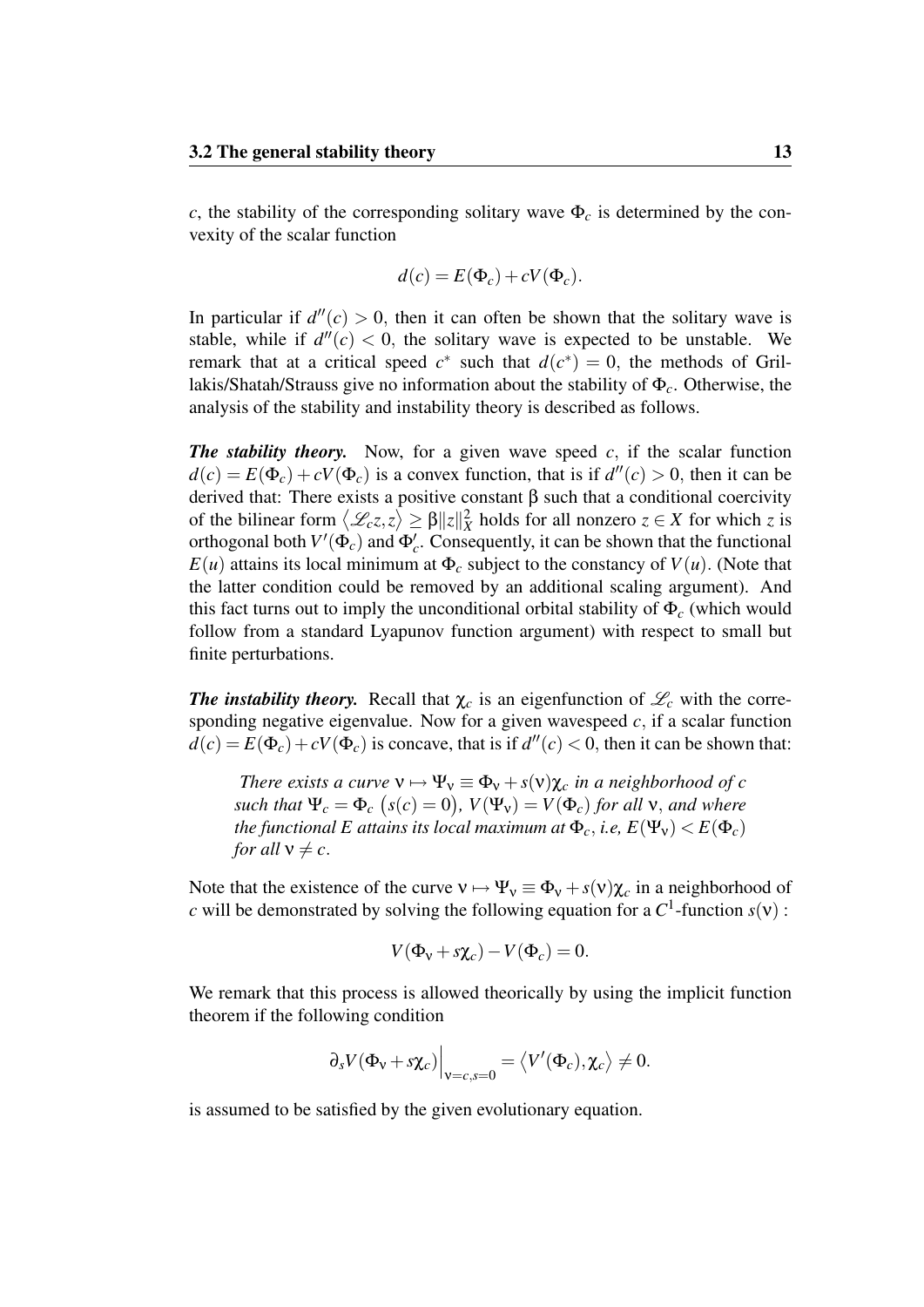Recall that M is the minimal set containing translates of the solitary wave. Now, let  $\varepsilon > 0$  sufficiently small be given. For a solution  $u(x,t)$  with its initial data  $u(x,0) = u_0$  stay within  $\varepsilon$  of M, denote  $[0,t_1)$  as the maximal time interval for which  $u(\cdot,t)$  stay within  $\varepsilon$  of M. Instability will be proved by showing that  $t_1 < \infty$ . This will be done via a real Lyapunov functional *L*, which is defined on  $\varepsilon$ of M by the following integral

$$
L(t) = \int_{-\infty}^{\infty} Y(x - \alpha(u(t))u(x,t)dx,
$$
\n(3.3)

where  $\alpha(u)$  is defined in equation (3.2), and *Y* is defined for which  $JY = y \equiv$ *d*Ψ<sup>ν</sup> *d*ν  $\int_{\mathbf{v}=c} = \frac{d\Phi_c}{dc} + s'(c)\chi_c$ . Firstly, observe that the integral in (3.3) converges. Indeed, an upper bound on the growth of  $L(t)$  can be given as follows:

*There is a positive constant D such that*  $|L(t)| \le D(1+t^{\zeta})$ , for  $0 \le$  $t < t_1$ *, and where*  $0 < \zeta < 1$ *.* 

We remark that the key elements in this estimate is that fact of

$$
\sup_{z \in \mathbb{R}} \left| \int_{z}^{\infty} u(x, t) dx \right| \leq C(1 + t^{\zeta}),^*
$$

for a positive constant *C* and  $0 < \zeta < 1$ , and also by an assumption of  $y = \frac{d\Phi_c}{dc} +$  $s'(c)\chi_c \in L^2(\mathbb{R})$  together with  $(1+\sqrt{|\xi|})y \in L^1(\mathbb{R})$ , and thus an assumption of both  $\frac{d\Phi_c}{dc}$  and  $\chi_c$  have exponential decay as  $|\xi| \to \infty$  will be sufficiently satisfied.

On the other hand, base on the concavity of *d*, and thus the fact of *E* attains its local maximum at  $\Phi_c$  on the curve  $\Psi_v$ , a lower bound of  $L(t)$  can also be obtained by giving an estimate of its derivative:

$$
\big|L'(t)\big|>m,
$$

for a positive constant *m*. Therefore,

$$
2D(1+t^{\zeta}) \ge |L(t)|+|L(0)| \ge \int_0^t |L'(s)|ds > \int_0^t m ds = mt,
$$

for  $t \in [0, t_1)$ . However, since  $\zeta < 1$ , the rate of growth of the curve  $f(t) = 2D(1+t_1)$  $t^{\zeta}$ ) is less than the rate of growth of the line  $l(t) = mt$ . Consequently,  $t_1$  must be the point where these two curves meet, and thus  $t_1 < \infty$ .  $\Box$ 

<sup>∗</sup> for a particular proof of this fact in the case of the gCH equation (1.3), the reader is referred to read Theorem 2.1 of the Paper E.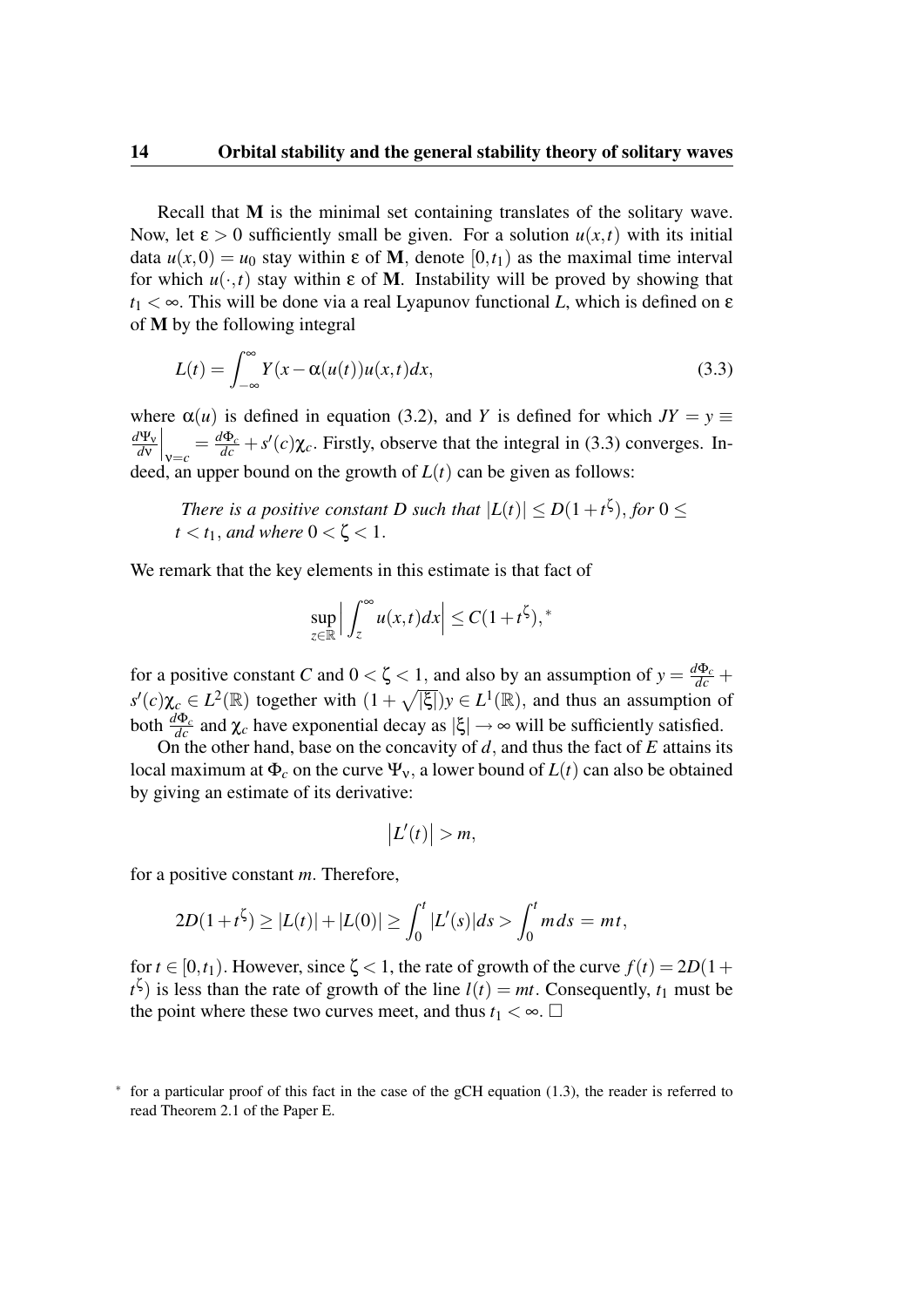# **Chapter 4**

### **Research**

This chapter contains the thesis research, which is classified into three categories as describing in the following three sections. The first one is a numerical study and theorical investigation of the stability and instability of the *negative* solitarywave solutions of the generalized BBM equation. The results are appearing in Paper A, B, and C, and in which Paper B presents numerical simulation, whereas theorical results are shown in the other two papers.

### **4.1 The stability and instability of negative solitary waves for the generalized BBM equation**

The generalized Benjamin-Bona-Mahony (gBBM) equation

$$
u_t + u_x + (u^p)_x - u_{xxt} = 0
$$

where  $p > 2$  is an integer, and which is a model equation for nonlinear waves. For the case  $p = 2$ , it is the so-called Benjamin-Bona-Mahony (BBM) equation, which is closely related to the KdV equation, and where the equation is used as a model for surface water wave of small amplitude and long wavelength on shallow water. For interests of how the BBM equation was derived from the KdV equation, the reader is referred to see the Appendix A.1. Besides, the gBBM equation also arises in some physical situations for other integral values of *p*.

Like KdV, gBBM has solitary waves with positive profiles for all wavespeeds *c* > 1. However, unlike KdV, gBBM also has solitary waves with *negative* profiles, which are corresponding to either *negative* wavespeeds if *p* is *even* or, *positive* wavespeeds if *p* is odd. Naturally, the questions arise what happens for those wavespeeds  $c \in (0,1]$ , and for those wavespeeds  $c < 0$  with p is odd. In Paper C, we attempt to answer these questions, and it turns out that there are *no* nontrivial solitary waves for these considered cases. In fact, like KdV solitary waves,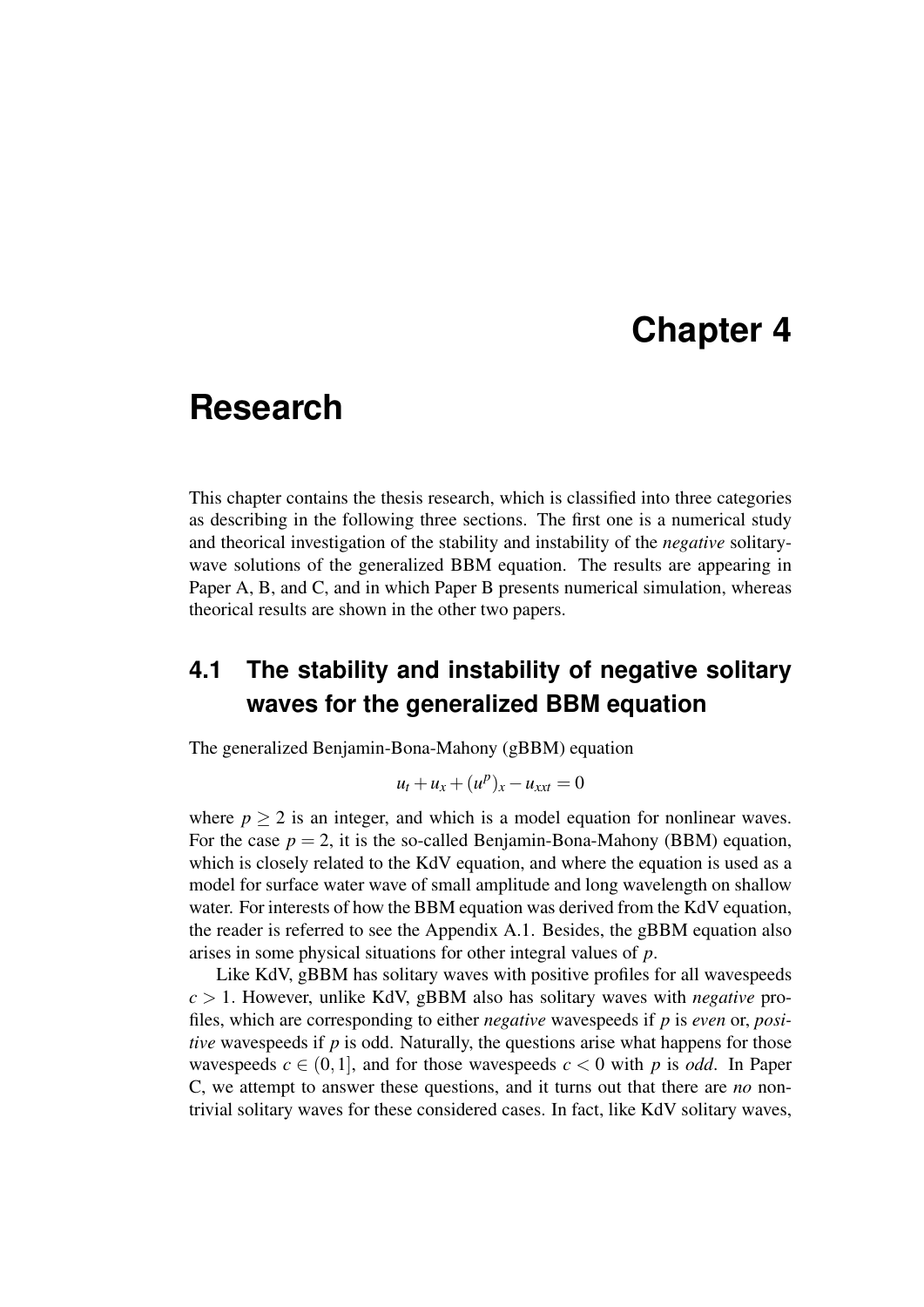the apparently explicit expressions of all gBBM solitary waves (both positive and negative) are well-known. Overall, Figure 4.1 summarizes all of the explicit existence of gBBM negative and positive solitary waves, which propagate with both negative and positive velocities.

| no solitary-wave solutions                                                                                           |                                                                                                                                          |  |  |  |  |  |
|----------------------------------------------------------------------------------------------------------------------|------------------------------------------------------------------------------------------------------------------------------------------|--|--|--|--|--|
| only negative solitary waves                                                                                         | positive & negative solitary waves                                                                                                       |  |  |  |  |  |
|                                                                                                                      |                                                                                                                                          |  |  |  |  |  |
| $\Phi_c(\xi) = A \operatorname{sech}^{\sigma} K \xi < 0, p \ge 2$ even<br>no solitary-wave solutions, $p \geq 3$ odd | $\Phi_c(\xi) = A \operatorname{sech}^{\sigma} K\xi > 0, p \ge 2$<br>$\Phi_c(\xi) = -A \operatorname{sech}^\sigma K \xi < 0, p \ge 3$ odd |  |  |  |  |  |
| Solitary-wave solutions of gBBM equation.<br>Figure $4.1$ :                                                          | Here                                                                                                                                     |  |  |  |  |  |

 $\left[\frac{(p+1)(c-1)}{2}\right]$  $\frac{D(c-1)}{2}$ <sup>1</sup>/(*p*−1), *K* =  $\frac{p-1}{2}$ 2  $\sqrt{c-1}$  $\frac{-1}{c}$ , σ =  $\frac{2}{p-}$  $\frac{2}{p-1}$ , and ξ = *x* − *ct*.

It is remarked that positive solitary wave solutions of these equations are wellstudied because they are common in physical situations, but less is known about negative solitary-wave solutions, though they do arise physically. Indeed, solitary waves with *positive* propagation velocity are always stable if  $p \leq 5$ . However, if  $p > 5$ , there is an explicit critical speed  $c_p^+$  such that positive solitary waves are *stable* for those wavespeeds  $c > c_p^+$ , and they are unstable for  $1 < c < c_p^+$ . This result was proved by Souganidis and Strauss in [20] using the general theory of Grillakis, Shatah, and Strauss [11]. For a thorough review of the results, and a numerical study of the stability of positive solitary waves, the reader may consult the work of Bona, Mckinney, and Restrepo [5].

Now contrary to what one may expect, negative gBBM solitary waves with negative propagation velocity can be unstable even if  $p \leq 5$ . One of the contributions of the thesis is numerical and theorical proofs of the stability and instability of these negative solitary waves for both subcritical and supercritical *p*. In Paper C, we prove that such negative solitary waves are stable for  $c < c_p^-$  and unstable for  $c_p^- < c < 0$ , where  $c_p^-$  is an explicitly known number (which is calculated in Paper B). The proof is an application of the stability theory of Grillakis, Shatah, and Strauss [11], with some modifications made necessary by the negativity of the solitary waves. Figure 4.2 summarizes the stable and unstable regimes for both negative and positive wavespeeds of gBBM solitary waves.

Note that the proof of stability for the case  $p = 2$  is also treated separately in Paper A. However, in this Paper, we found a critical speed  $c^* = -\frac{1}{6} = -0.1667$ , which is not a sharp result as in the later found critical speed  $c_2^- = -0.0969$  in Paper B. The reason was: we showed in Paper A the following statement: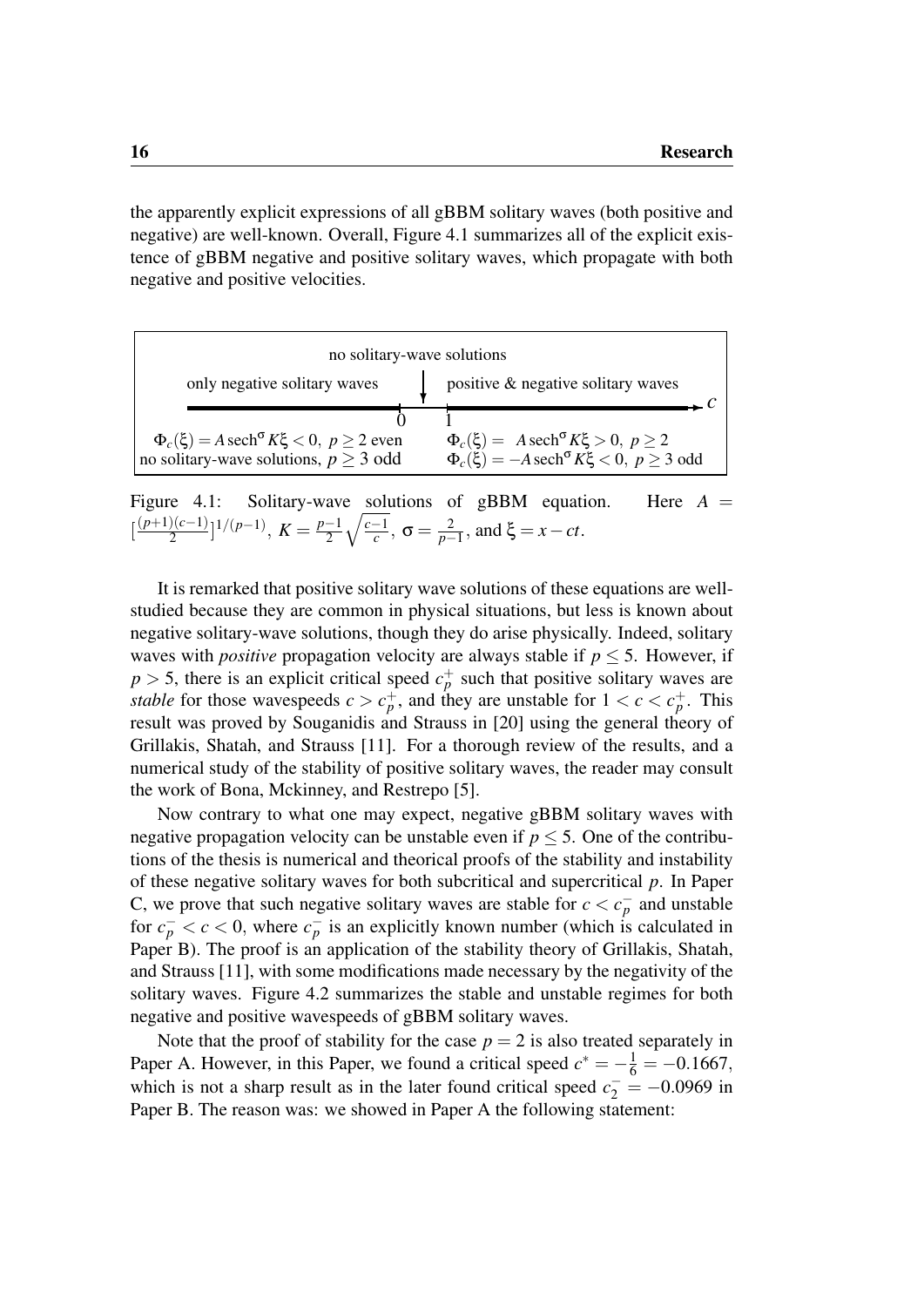#### 4.1 The stability and instability of negative solitary waves for the generalized BBM equation 17

| stable for $p \geq 2$ even                     |                         | stable for $p > 5$ |
|------------------------------------------------|-------------------------|--------------------|
| $\frac{1}{2}$ unstable 0<br>for $p \ge 2$ even | unstable<br>for $p > 5$ |                    |

Figure 4.2: The stable and unstable regimes of the solitary waves for both negative and positive speed *c*. Here,  $c_p^+ = \frac{1 + \sqrt{2 + \sigma^{-1}}}{2(\sigma + 1)}$  $\frac{1}{2(\sigma+1)}$ , and  $c_p^- = \frac{1-\sqrt{2+\sigma^{-1}}}{2(\sigma+1)}$  $\frac{-\sqrt{2+\sigma^{-1}}}{2(\sigma+1)}$ , where  $\sigma = \frac{2}{p-1}$  $rac{2}{p-1}$ . Note that  $c_5^+ = 1$ .

*If a wavespeed*  $c > c^*$ *, then the corresponding solitary wave minimize*  $E(u)$  *locally subject to the constancy of*  $V(u)$ *.* 

The proof of this statement is based on the method of Benjamin in [1], which is *not* relying on the convexity property of the function  $d(c)$ . As can be seen by the stability theory of Grillakis/Shatah/Strauss, the fact of solitary waves happen to be critical points for the minimizing  $E(u)$  when *V* is held constant exactly as a consequence of the situation where the scalar function  $d(c) = E(\Phi_c) + cV(\Phi_c)$ is convex, i.e,  $d''(c) > 0$ . Therefore, a sharp critical speed  $c_2^ \overline{2}$  is found by being as a negative root of  $d''(c)$ . In other words, the above statement is still valid if we replace  $c^*$  by  $c_2^ 2<sub>2</sub>$ . Nevertheless, the proof in Paper A is more elementary and easier to follow than than the abstract general theory of Grillakis/Shatah/Strauss, which make full use of the close spectral analysis of the waves.

*Further works.* We remark that there remains the interesting and natural question of whether solitary waves with critical wavespeed  $c = c_p^-$  or  $c = c_p^+$  are stable. The results of Comech et al. for KdV in [8], suggest that they may not be. A further work could be: determining whether their technique would be applied to the gBBM equation.

Now, a more general question concerns the evolution of unstable solitary waves. Note that, the current state of theory generally only allow us to prove that solitary waves are unstable, without telling us what unstable solitary waves evolve into when perturbed. Our best information on this question comes, at present, from numerical computations. In paper B, we investigated this question for gBBM in the cases  $p = 4, 6, 8$ . (Note that the case  $p = 2$  has been treated by Kalisch in [15].) We showed that when an unstable solitary wave is perturbed by *increasing* its amplitude, it can evolve into a larger, stable solitary wave; whereas when perturbed by *decreasing* its amplitude it can disperse completely, becoming a highly oscillatory wavetrain.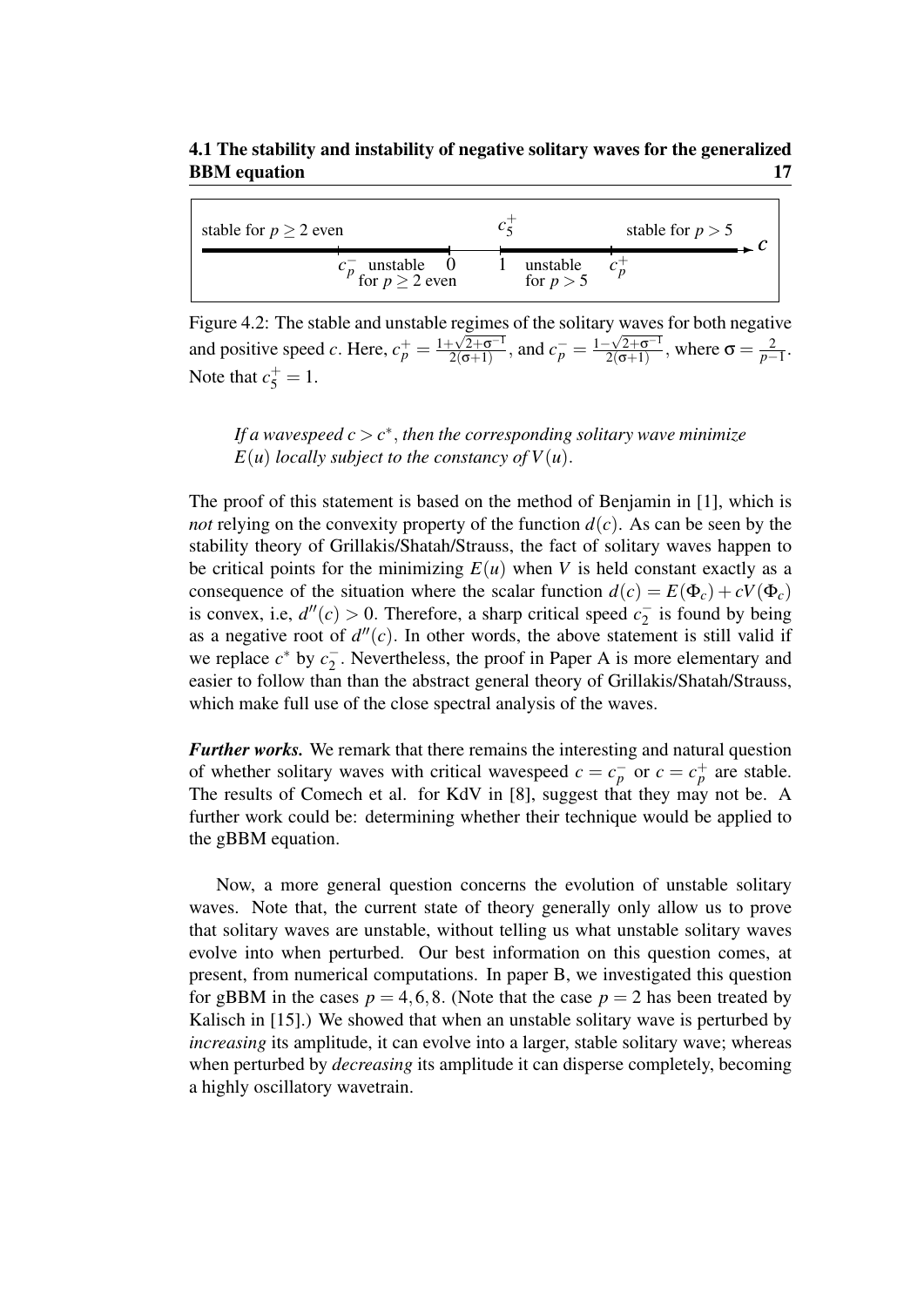*Further works.* This study could be continue by examining the effects of more general perturbations (including, for example, wavelength perturbations), and the dependence of the instability mechanism on *p*. Such numerical study would also be of particular interest in the case of critical wavespeeds, mentioned in the preceding paragraph, where one would expect more sensitivity to the type of initial perturbation. Finally, interaction of gBBM (stable) solitary waves could also be an interesting open topic. For example, what happens when a left-moving negative solitary wave collides with a right-moving solitary waves? or how the overtaking collision between two negative solitary waves or two positive ones (with different wavespeeds). A joint work with Kalisch and H.Y. Nguyen has been begun in this direction. In a preprint [16], we found that when a left-moving negative BBM solitary wave interacts with a right-moving positive BBM solitary wave, small secondary solitary waves appear after the collision if the speed of the positive wave is related to the speed of the negative wave in a certain way. A further work could be interested to generalize this result to gBBM.

The second research is a theorical investigation of the stability for all solitarywave solutions, both negative and positive, of the extended KdV equation. The result is appearing in Paper D. Besides, a proposed numerical investigation has also been planned to confirm the result.

### **4.2 The stability of solitary waves for the extended KdV equation**

The consideration in this section is the *extended* Korteweg-de Vries (eKdV) equation

$$
u_t + uu_x + \alpha u^2 u_x + u_{xxx} = 0,
$$

which arises as a model for internal waves in stratified fluids. Like KdV, eKdV is completely integrable and admits only solitary-wave solutions with wavespeed  $c > 0$ , but unlike KdV, it has both positive and negative solitary-wave solutions, which turn out capture the typical broadening effect seen in internal waves [12].

Note that, as for gBBM and KdV solitary waves, the apparently explicit eKdV solitary waves are found. Indeed, it is showing in Paper D that, eKdV solitary waves may be expressed in the following form

$$
\Phi_c(\xi) = \frac{A}{b + (1 - b)\cosh^2 K(\xi + \xi_0)},\tag{4.1}
$$

where *A* is the wave amplitude, which is either equal to  $A^+$  or  $A^-$ , and the arbitrary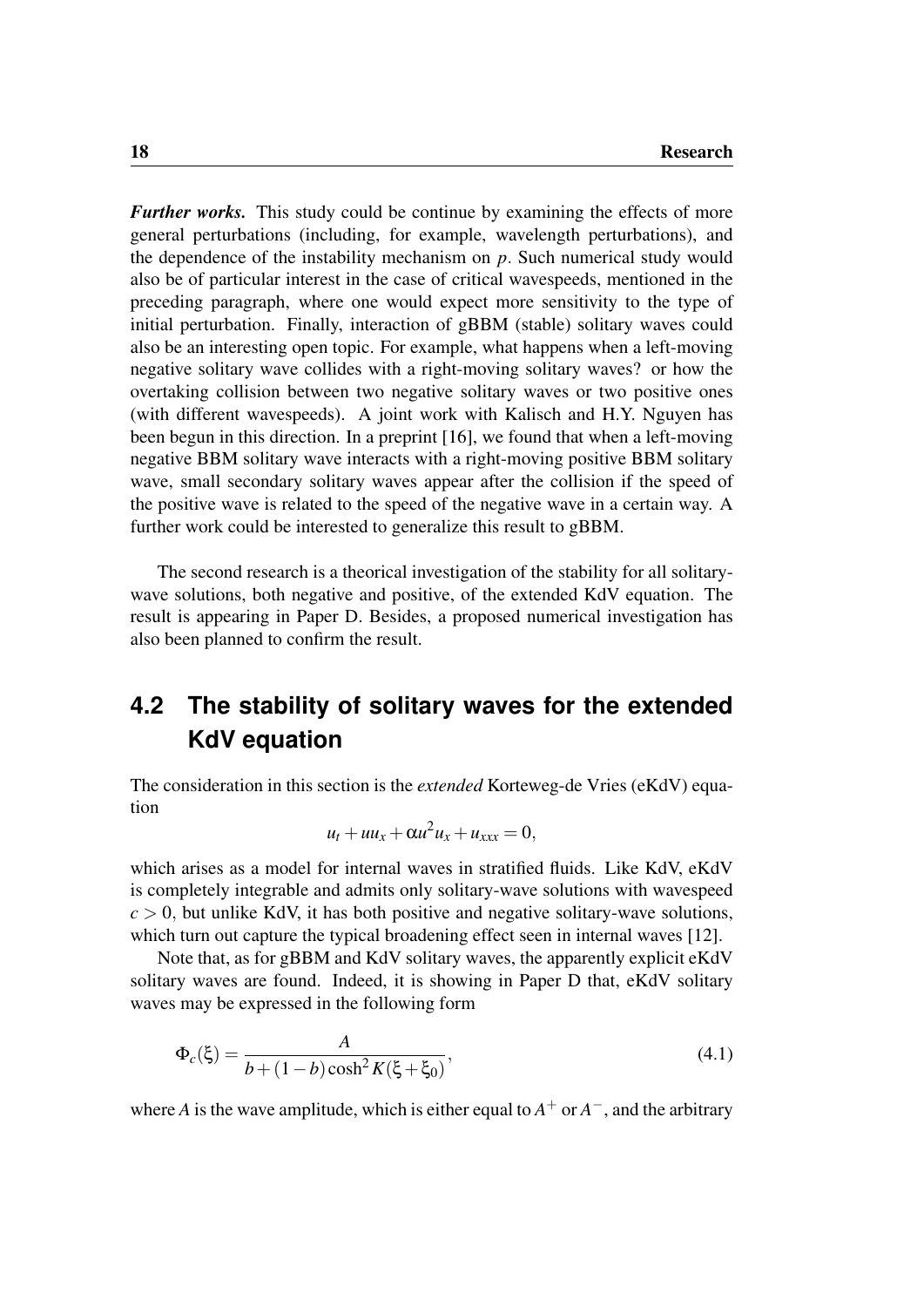parameter  $ξ_0$  represents the center of the wave. Here,

$$
A^{+} = \frac{-1 + \sqrt{1 + 6c\alpha}}{\alpha},
$$
  
\n
$$
A^{-} = \frac{-1 - \sqrt{1 + 6c\alpha}}{\alpha},
$$
  
\n
$$
K = \frac{\sqrt{c}}{2},
$$
  
\n
$$
b = -\frac{\alpha A^{2}}{6c},
$$

which require  $c > 0$ ,  $b \neq 1$ , and a nonzero  $\alpha \geq -1/6c$ . In fact, when the wave amplitudes have the form of *A* <sup>+</sup>, resulting *positive* solitary waves, which are given by the formula (4.1) for all nonzero  $\alpha$  >  $-1/6c$ . On the other hand, when the wave amplitudes are given by *A* <sup>−</sup>, the expression (4.1) represents *negative* solitary waves only for those  $\alpha > 0$ . Otherwise, if  $\alpha < 0$ , there does *not* exist any solitary wave with amplitude *A*<sup>-</sup>. Overall, the dependence of negative and positive solitary waves on the cubic nonlinear coefficient  $\alpha$  and the wavespeed  $c$  are summarized in Figured 4.3.

$$
\Phi_c(\xi) = \frac{A^+}{b + (1 - b)\cosh^2 K\xi} > 0 \qquad 0 \qquad \Phi_c(\xi) = \frac{A^+}{b + (1 - b)\cosh^2 K\xi} > 0
$$
\n
$$
\frac{-1}{6c} \text{ no solitary waves with } \alpha < 0 \text{ and } A^- \qquad \Phi_c(\xi) = \frac{A^-}{b + (1 - b)\cosh^2 K\xi} < 0
$$

Figure 4.3: eKdV solitary waves. Here  $\xi = x - ct$ , and  $K = \frac{1}{2}$ 2 √ *c* for a wave speed *c* > 0. The wave amplitude *A* is equal to either  $A^+ = \frac{-1 + \sqrt{1+6c\alpha}}{\alpha} > 0$  ( $\alpha \ge -1/6c$ ) or  $A^- = \frac{-1-\sqrt{1+6c\alpha}}{\alpha} < 0 \ (\alpha > 0), b = -\frac{\alpha A^2}{6c} < 1.$ 

Again, like gBBM, eKdV positive solitary waves are well-known, but less is known about eKdV negative solitary waves, though they do arise in physical situations. Another contribution of the thesis is a theorical proof of the stability for all these solitary-wave solutions, both negative and positive, of eKdV. The proof proceeds in Paper D by verifying the hypothesis of the stability theory of Grillakis, Shatah, and Strauss [11] for equations of the form  $u = JE'(u)$ , which have two conserved integrals  $E(u)$  and  $V(u)$ . Here, for eKdV,  $J = \partial_x$ ,

$$
E(u) = \int_{-\infty}^{\infty} \left\{ -\frac{1}{6}u^3 - \frac{\alpha}{12}u^4 + \frac{1}{2}u_x^2 \right\} dx,
$$

and

$$
V(u) = \int_{-\infty}^{\infty} \frac{1}{2}u^2 dx.
$$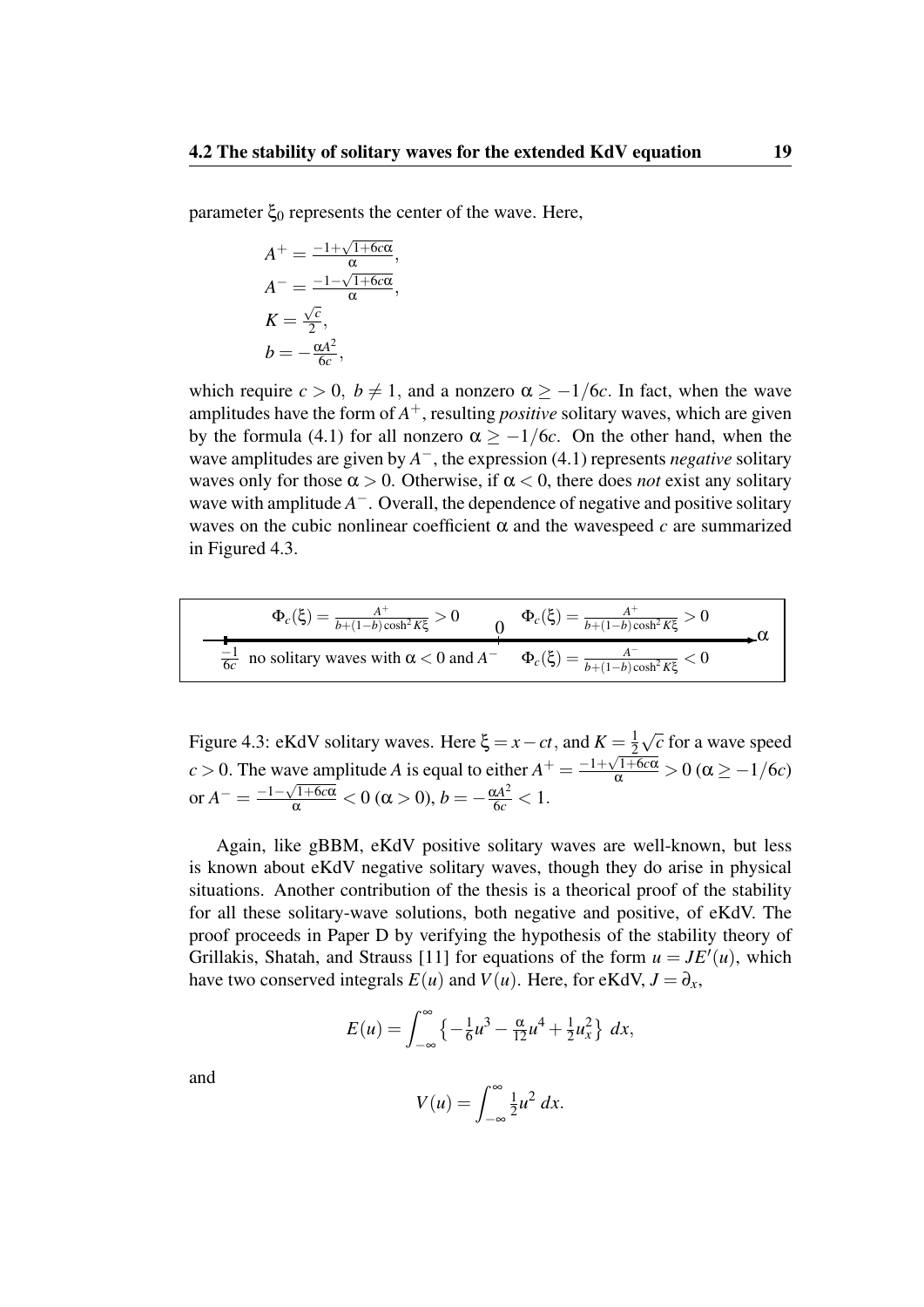A spectral analysis of the linear operator

$$
\mathcal{L}_c = E''(\Phi_c) + cV''(\Phi_c) = -\partial_x^2 + c - \Phi_c - \alpha \Phi_c^2
$$

reduces the question of orbital stability to the question of whether or not the scalar function

$$
d(c) = E(\Phi_c) + cV(\Phi_c)
$$

is convex. To prove the stability, an explicit calculation proving the convexity is performed.

*Further works.* It could be an interesting open topic to do a numerical study of eKdV solitary waves (e.g., for broad waves) which, besides confirming the stability result, will also illuminate the question of how solitary waves (both positive and negative) with different wavespeeds will interact. As is well-known, equations such as eKdV and KdV are more difficult to solve numerically than gBBM. The numerical simulation could use a spectral discretization in space coupled with a high-order time-integration scheme.

The final research of the thesis is a theorical investigation of the instability of the solitary waves for a Camassa-Holm equation type. The result is appearing in Paper E.

### **4.3 Instability of solitary waves for a generalized version of the Camassa-Holm equation**

A final research consideration is a generalized version of the Camassa-Holm (gCH) equation

$$
u_t + \omega u_x + 3uu_x - u_{xxt} = \gamma(2u_x u_{xx} + uu_{xxx}),
$$
\n(4.2)

where  $\omega > 0$  and  $\gamma \in \mathbb{R}$ . When  $\omega = 0$  and the range of the parameter  $\gamma$  is roughly from −29.5 to 3.4, the equation (4.2) has been derived as a model for waves in elastic rods [9]. On the other hand, if  $\gamma = 1$ , the equation is used as a model for surface water waves, and in which case it is the so-called Camassa-Holm (CH) equation: being equivalent, up to the order of approximation, to KdV and BBM equation [13].

Solitary-wave solutions of (4.2) with profiles in  $H^1$  are known to exist for all wavespeeds  $c > \omega$  if  $\gamma < 1$ , and all  $c \in (\omega, \frac{\omega}{\gamma - 1})$  $\frac{\omega \gamma}{\gamma - 1}$  if  $\gamma > 1$ . Stability of all solitary waves was proved by Constantin and Strauss in the case  $\gamma = 1$  [7], and by Kalisch in the case  $\gamma$  < 1 [14]. In addition, stability of solitary waves with wavespeeds *c*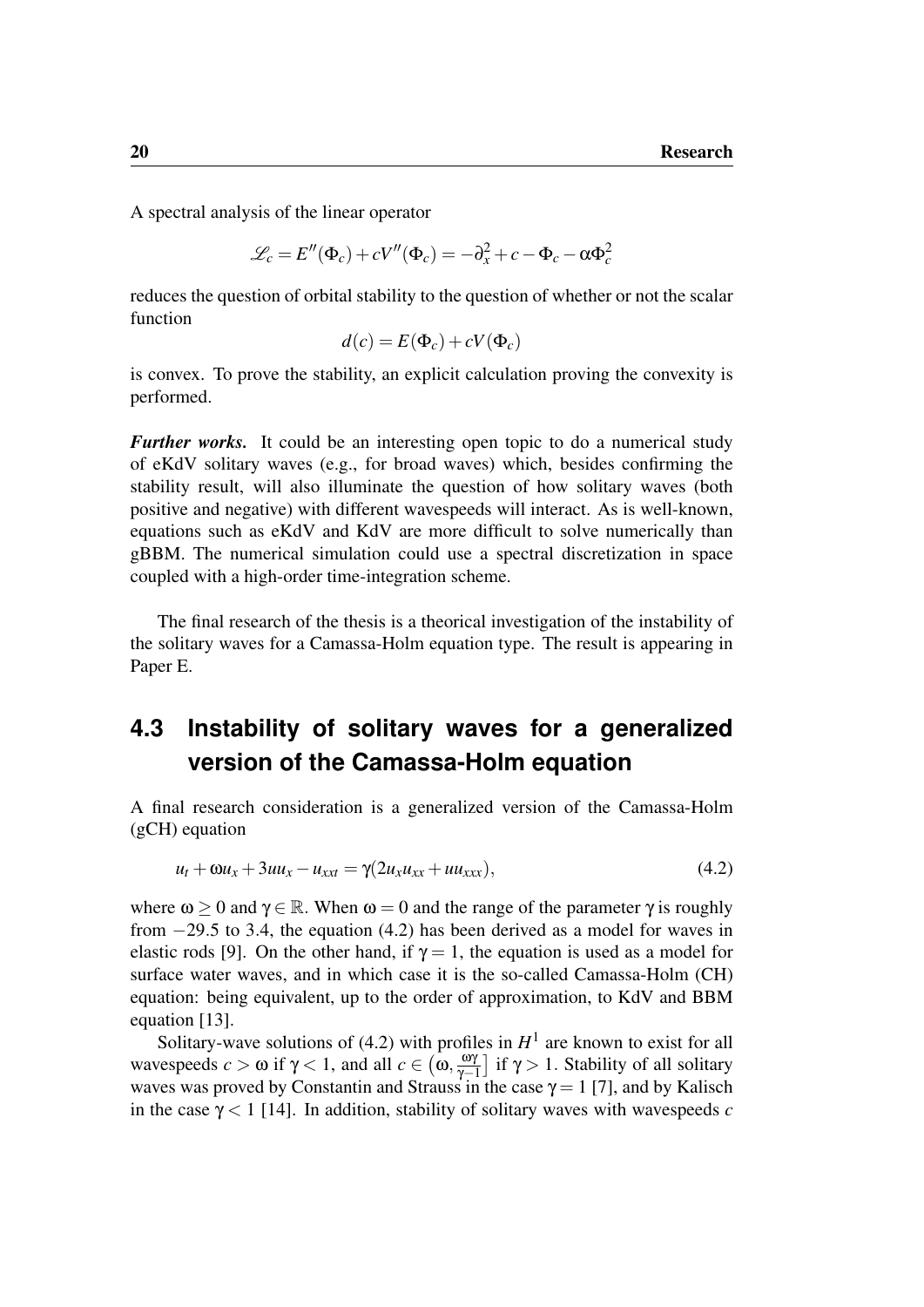sufficiently close to the lower limit  $\omega$ , for the case  $\gamma > 1$ , is also proved by Kalisch in [14]. Now, on the contrary with these stability results for gCH is another contribution of the thesis; that is the *instability* for gCH solitary waves with those wavespeeds *c* sufficiently close, but not equal to the upper limit  $\frac{\omega \gamma}{\gamma - 1}$ , for  $\gamma > 1$ . The proof is represented in Paper E, which is also an application of Grillakis, Shatah, and Strauss theory [11], but non-trivial modifications have to be made to the argument of the estimate on a Lyapunov function.

It is remarked that in the case  $\gamma = 1$  and  $\omega = 0$ : the explicit peaked solitary wave is known [7]. Similarly, for the case  $\gamma > 1$ : at the upper limit wavespeed  $c = \frac{\omega \gamma}{\gamma - 1}$  $\frac{\omega_Y}{\gamma-1}$ , the explicit peakon solutions are known, and this fact are also mentioned in Paper E. However, for all other cases, apparently explicit smooth solitary waves are not known.

Overall, Figure 4.4 summarizes the stability properties of the gCH solitary waves together with the explicit existence of the peaked solitary waves for  $\gamma$  in the range  $(1, \infty)$ .



Figure 4.4: If  $\gamma > 1$ , solitary waves exist only in the range  $\omega < c \leq \frac{\omega_0}{\gamma - 1}$  $\frac{\omega \gamma}{\gamma - 1}$ . The peaked solitary wave occurs at the maximum value  $c = \frac{\omega_0}{\omega_-}$  $\frac{\omega \gamma}{\gamma - 1}$ . For *c* close to the lower limit ω, solitary waves Φ*<sup>c</sup>* are stable. On the other hand, for *c* close enough, but not equal to the upper limit  $\frac{\omega \gamma}{\gamma - 1}$ , solitary waves  $\Phi_c$  are unstable.

*Further works.* In the case  $\gamma > 1$ , there remains interesting and natural question of what happens to solitary-wave solutions of the gCH equation with wavespeeds *c* that are neither close to  $\omega$  or to  $\frac{\omega \gamma}{\gamma - 1}$ , or that are equal to  $\frac{\omega \gamma}{\gamma - 1}$ : whether such solitary waves are stable or unstable, and in the case of instability, numerical study could further investigate how unstable solitary waves evolve into when perturbed. Such numerical study would also be particular interest in the above instability case mentioned in the preceding paragraph. Besides, a further numerical study could answer the question of how stable gCH solitary waves with different wavespeeds will interact.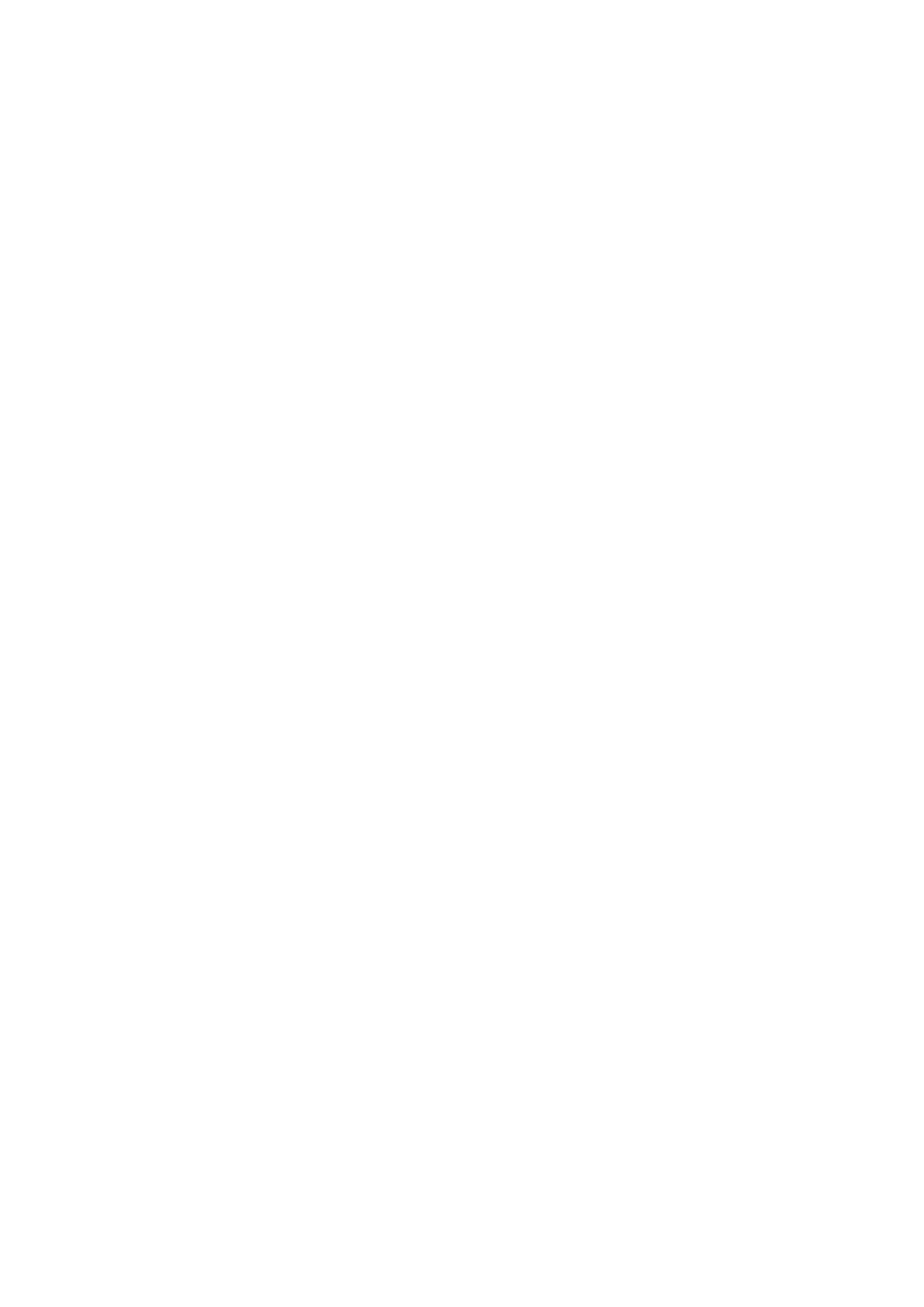# **Appendix A**

# **Appendix**

### **A.1 Derivation of the KdV and BBM equations**

The derivation of the KdV and regularized long-wave (or BBM) equations will be shown. The work is based on the ideas of Bejamin, Bona, Mahony, and Whitham in [3, 22].

#### *Water surface wave problem.*

Let  $\vec{X} = (X, Y, Z)$  connote a standard Cartesian coordinate system with *Z* be the vertical direction and  $Z = 0$  located at the surface of water in a long narrow channel of depth *h*. It is assumed that a typical wave amplitude is *a*, and a typical wavelength is λ, and that the quantities  $\alpha = a/h$  and  $\beta = h/\lambda$ . Consideration is given to waves on the surface whose do not vary significantly in the *Y*-direction, and for which the effects of surface tension and viscosity may be safely ignored. And thus, the flow is irrotational so that a velocity potential function  $\phi = \phi(X, Z, T)$  can be defined for which ∂φ/∂*X* and ∂φ/∂*Z* are the horizontal and vertical components of the fluid velocity vector, respectively.

Let the function  $\eta(X,T)$  describes the vertical deviation of the surface from its rest position at the point *X* and time *T*. Inside the flow, for  $-\infty < X < +\infty$ and  $-h < Z < \eta$ , reading from the continuity equation, which is based on the conservation law of mass, for an *incompressible* fluid, there appears

$$
\Delta \phi = \phi_{XX} + \phi_{ZZ} = 0.
$$

Note that this equation is valid for the water-wave problem since water could be regarded as an incompressible fluid, i.e, its density  $\rho$  is constant with respect to  $\vec{X}$ and time *T*.

Now at the free surface  $Z = \eta$ , dynamic and kinematic boundary conditions are required. For the dynamic boundary condition, atmosphere pressure can be ignored, i.e, *patm* = 0. Consequently, using Bernoulli's equation for incompressible,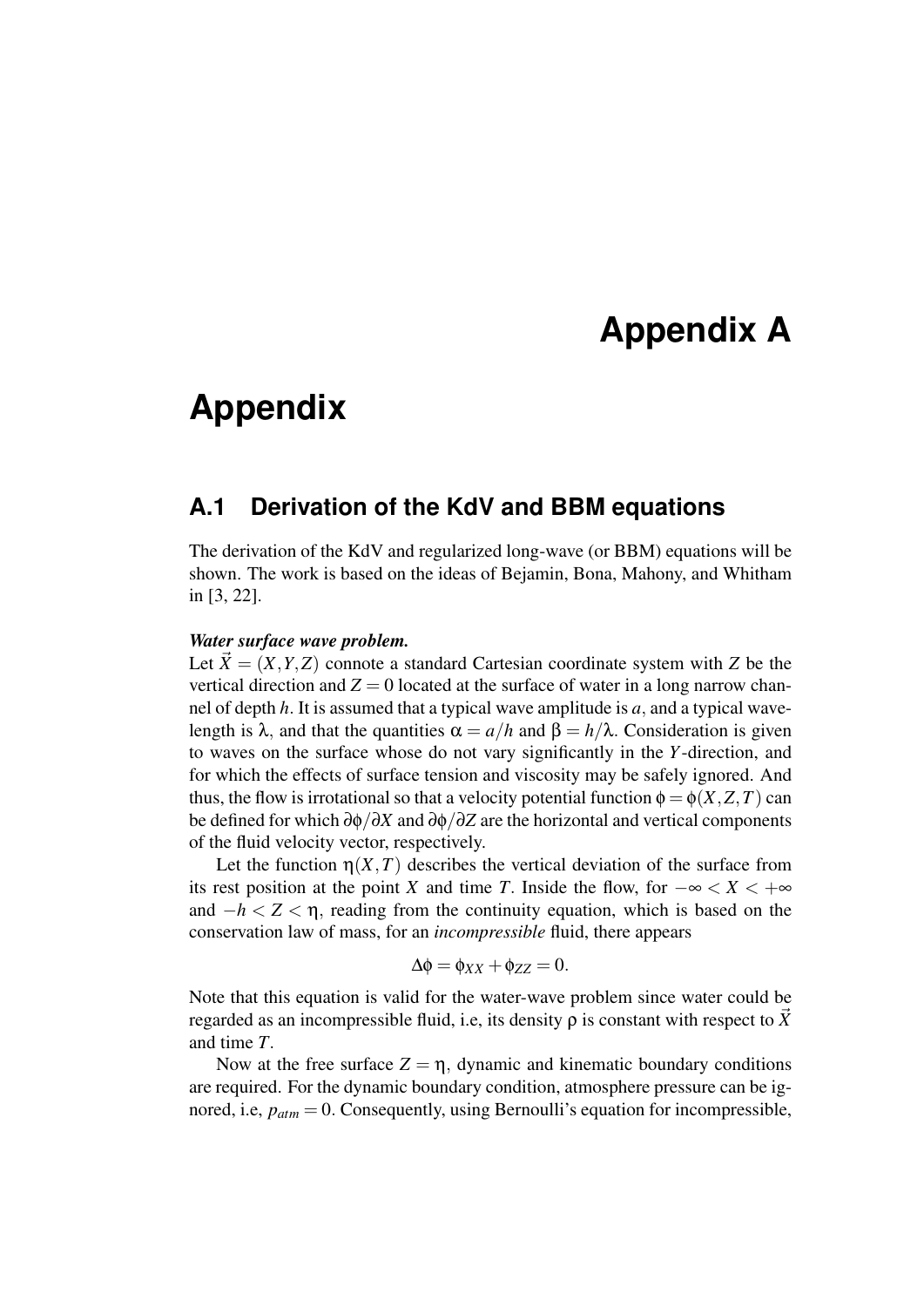no viscosity, and irrotational flows, there appears the following equation

$$
\phi_T + \frac{1}{2}\phi_X^2 + \frac{1}{2}\phi_Z^2 + g\eta = 0,
$$

where *g* is the acceleration of gravity. Note that, this equation originally can be derived from Newton's second law or the conservation law of momentum [18]. On the other hand, a kinematic boundary condition is that the fluid particle never leaves the surface; that is

$$
\frac{D\eta}{DT} = \phi_Z \Longleftrightarrow \eta_T + \phi_X \eta_X - \phi_Z = 0.
$$

Finally, at  $Z = -h$ , it is supposed that there is no flow through the bottom, that means zero normal velocity:

$$
\phi_Z=0.
$$

In summary, we stated the following water-wave boundary value problem

$$
\left\{\begin{array}{ll} \varphi_T+\frac{1}{2}\varphi_X^2+\frac{1}{2}\varphi_Z^2+g\eta=0&\text{ if } -\infty< X<+\infty,\ Z=\eta,\\ \eta_T+\varphi_X\eta_X-\varphi_Z=0&\text{ if } -\infty< X<+\infty,\ Z=\eta,\\ \varphi_{XX}+\varphi_{ZZ}=0&\text{ if } -\infty< X<+\infty,\ -h< Z< \eta,\\ \varphi_Z=0&\text{ if } -\infty< X<+\infty,\ Z=-h.\end{array}\right.
$$

Next, make a change of variable  $\tilde{Z} = Z + h$ , i.e, move up this system by the amount of *h*. Then, in term of  $(X, Y, \tilde{Z})$ , we have the following system

$$
\left\{\begin{array}{ll} \varphi_T+\frac{1}{2}\varphi_X^2+\frac{1}{2}\varphi_{\tilde{Z}}^2+g\eta=0 & \text{if } -\infty < X < +\infty,\ \tilde{Z}=\eta+h,\\ \eta_T+\varphi_X\eta_X-\varphi_{\tilde{Z}}=0 & \text{if } -\infty < X < +\infty,\ \tilde{Z}=\eta+h,\\ \varphi_{XX}+\varphi_{\tilde{Z}\tilde{Z}}=0 & \text{if } -\infty < X < +\infty,\ 0 < \tilde{Z} < \eta+h,\\ \varphi_{\tilde{Z}}=0 & \text{if } -\infty < X < +\infty,\ \tilde{Z}=0.\end{array}\right.
$$

#### *Working with dimensionless variables.*

From now on, we will work with dimensionless variables by letting

$$
X'=\frac{1}{\lambda}X, Z'=\frac{1}{h}\tilde{Z}, T'=\frac{c_0}{\lambda}T, \eta'=\frac{1}{a}\eta, \text{ and } \phi'=\frac{c_0}{g\lambda a}\phi,
$$

where  $c_0 =$ √ *gh*. This will tranfer the above system to

$$
\left\{\begin{array}{ll} \varphi'_{T'}+\frac{1}{2}\alpha\varphi_{X'}^2+\frac{1}{2}\frac{\alpha}{\beta^2}\varphi_{Z'}^2+\eta'=0 & \text{if } -\infty< X'<+\infty,\,Z'=1+\alpha\eta',\\ \eta'_{T'}+\alpha\varphi'_{X'}\eta'_{X'}-\frac{1}{\beta^2}\varphi'_{Z'}=0 & \text{if } -\infty< X'<+\infty, Z'=1+\alpha\eta',\\ \beta^2\varphi'_{X'X'}+\varphi'_{Z'Z'}=0 & \text{if } -\infty< X'<+\infty,\, 0< Z'<1+\alpha\eta',\\ \varphi'_{Z'}=0 & \text{if } -\infty< X'<+\infty, Z'=0. \end{array}\right. \tag{A.1}
$$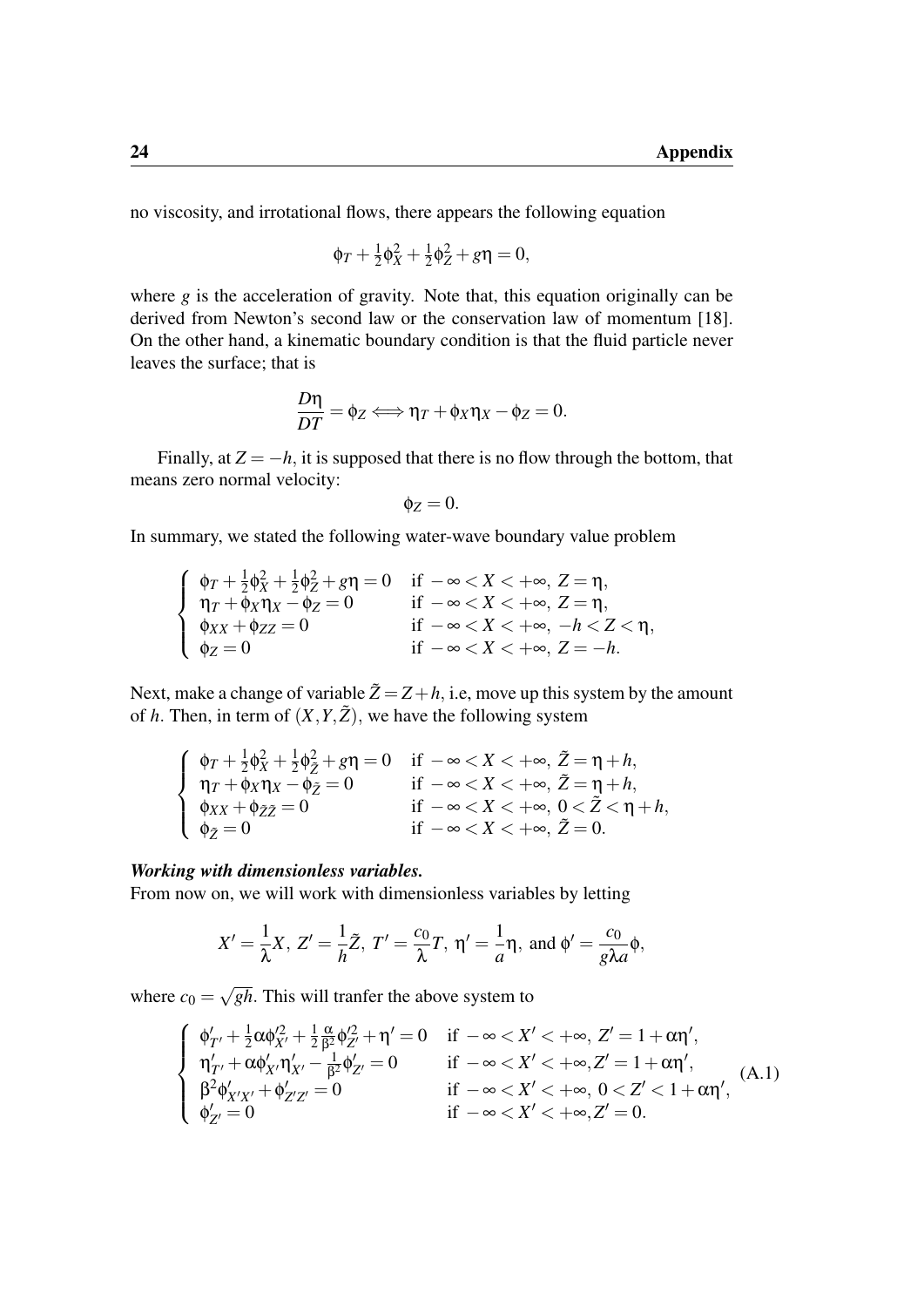It is elementary to check directly that a solution of the last two equations in the system has the form of seperated variables as follows

$$
\phi'(X', Z') = \sum_{m=0}^{\infty} (-1)^m \frac{Z'^{2m}}{(2m)!} \frac{\partial^{2m} f}{\partial X'^{2m}} \beta^{2m},
$$
 (A.2)

for a function  $f = f(X', T')$ . Then, insert this solution into the two first equations in the system (A.1) (the two boundary conditions at the surface) and let  $w = f_{X'}$ , there appears the following system of two equations

$$
\begin{cases}\n\eta'_{T'} + w_{X'} + \alpha (\eta' w)_{X'} - \frac{1}{6} w_{X'X'X'} \beta^2 = O(\alpha \beta^2, \beta^4, \alpha^2) \\
\eta'_{X'} + w_{T'} + \alpha w w_{X'} - \frac{1}{2} w_{X'X'T'} \beta^2 = O(\alpha \beta^2, \beta^4, \alpha^2).\n\end{cases} (A.3)
$$

**Remark 1**  $w = f_{X'}$  *can be regarded as the horizontal velocity (in dimensionless variables) up to the order of*  $O(\beta^2)$  *because in light of equation* (A.2),  $\phi'_{X'} =$ *f*<sub>*X'*</sub> + *O*(β<sup>2</sup>).

Observe that the lowest order of the system (A.3) is

$$
\begin{cases}\n\eta'_{T'} + w_{X'} = O(\alpha, \beta^2) \\
\eta'_{X'} + w_{T'} = O(\alpha, \beta^2).\n\end{cases}
$$
\n(A.4)

Remark 2 *Korteweg-de Vries (KdV) or Benjamin-Bona-Mahoney (BBM) equation will be derived so that it is based on this system* (A.4)*, which is assumed that the quantities*  $\alpha = \frac{a}{h}$  $\frac{a}{h}$  and  $\beta^2 = \left(\frac{h}{\lambda}\right)$  $\left(\frac{h}{\lambda}\right)^2$  are of comparable magnitudes and small, i.e,  $\beta^2 = O(\alpha) \ll 1.$  And thus, the waves could be regarded as shallow and long waves *with respect to the height h*.

Corollary 1 *It is appearing in Paper B that: the amplitude of negative BBM solitary waves with negative wavespeeds is of order* 1*, and thus these solutions do not fall into the regime of physical validity of the equation as a model of small amplitude surface waves. This concurs with the fact that the solitary waves of depression do not occur on the surface of fluids unless surface tension is very strong [2, 15].*

It turns out that the system (A.4) has a solution of the form

$$
\begin{cases}\nw = \eta' + O(\alpha, \beta^2) \\
\eta'_{T'} + \eta'_{X'} = O(\alpha, \beta^2).\n\end{cases}
$$
\n(A.5)

Remark 3 *In light of Remark 1, it can be seen by the first equation in this system* (A.5) *that KdV or BBM equation is derived by spectializing to a wave moving to the right/left (in the direction of increasing/decreasing value of X*<sup>0</sup> *) if the surface wave*  $η'$  *is positive/negative.*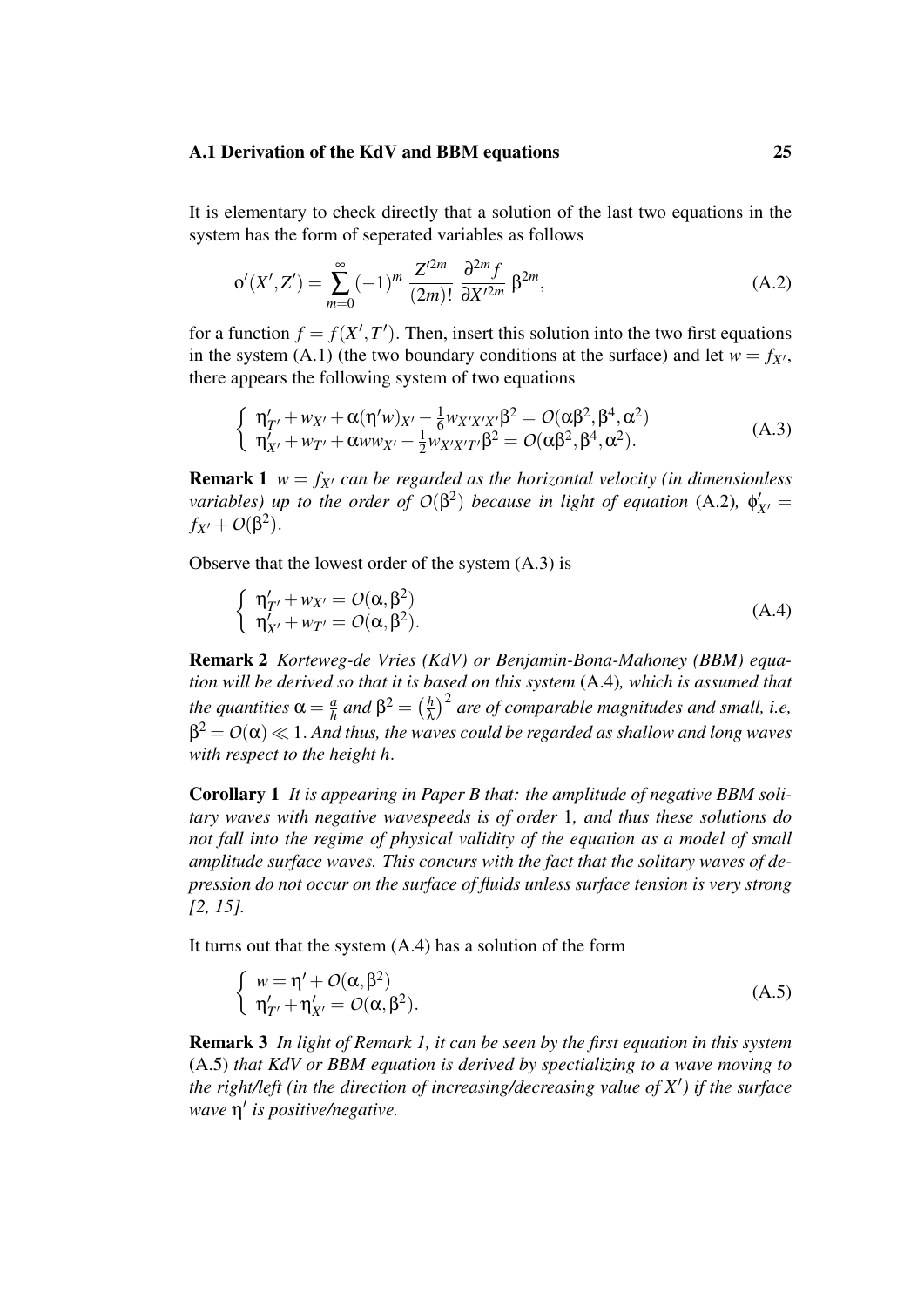Corollary 2 *Consequently, the case of negative solitary waves with positive speeds, which is mentioned in Paper C, though they are mathematical-existence solutions to BBM equation, they also do not fall into the regime of physical validity of solutions for the equation as a long-wave model.*

However, in order to correct the solution up to the oder of  $O(\alpha\beta^2, \beta^4, \alpha^2)$ , we write

$$
w = \eta' + \alpha A + \beta^2 B + O(\alpha \beta^2, \beta^4, \alpha^2), \tag{A.6}
$$

where functions  $A = A(\eta', \eta'_{X'}, \eta'_{X'})$  $\mathcal{I}'_{T'}$ ,  $\cdots$ ) and  $B = B(\eta', \eta'_{X'}, \eta'_{Y})$  $T'_{T}$ ,  $\dots$ ). Note that since the last equation in the system (A.5), it can be seen that

$$
\begin{cases}\nA_{T'} = -A_{X'} + O(\alpha, \beta^2) \\
B_{T'} = -B_{X'} + O(\alpha, \beta^2).\n\end{cases}
$$

Now, to get rid of *w*, substitude the form (A.6) back into the system (A.3), the two boundary conditions at the surface becomes

$$
\begin{cases}\n\eta'_{T'} + \eta'_{X'} + \alpha (A_{X'} + 2\eta'_{X'}\eta') - \beta^2 (B_{X'} - \frac{1}{6}\eta'_{X'X'X'}) = O(\alpha\beta^2, \beta^4, \alpha^2) \\
\eta'_{T'} + \eta_{X'} + \alpha (-A_{X'} + \eta'_{X'}\eta') - \beta^2 (-B_{X'} + \frac{1}{2}\eta'_{X'X'X'}) = O(\alpha\beta^2, \beta^4, \alpha^2).\n\end{cases} (A.7)
$$

Compare parentheses in these two equations, it can be seen that a solution for *A* and *B* is

$$
A = -\frac{1}{4}\eta'^2 \text{ and } B = \frac{1}{3}\eta'_{X'X'}.
$$

#### *KdV and BBM equations.*

Then, plug back these values for *A* and *B* into either one of equations in the system (A.7), there appears the following equation

$$
\eta'_{T'} + \eta'_{X'} + \frac{3}{2}\alpha\eta'\eta'_{X'} + \frac{1}{6}\beta^2\eta'_{X'X'X'} = \mathcal{O}(\alpha\beta^2, \beta^4, \alpha^2).
$$

This equation is the so-called KdV equation (in dimensionless form), which was derived in 1895. On the other hand, in light of the last equation in the system (A.5), an alternative model of KdV equation for the surface water-wave problem is

$$
\eta'_{T'} + \eta'_{X'} + \tfrac{3}{2} \alpha \eta' \eta'_{X'} - \tfrac{1}{6} \beta^2 \eta'_{X'X'T'} = \mathcal{O}(\alpha \beta^2, \beta^4, \alpha^2).
$$

Now, by changing of variables

$$
x = \frac{\sqrt{6}}{\beta}X', t = \frac{\sqrt{6}}{\beta}T', \text{ and } u = \frac{3}{4}\alpha\eta',
$$

this equation can be simplified further to

$$
u_t + u_x + (u^2)_x - u_{xxt} = 0.
$$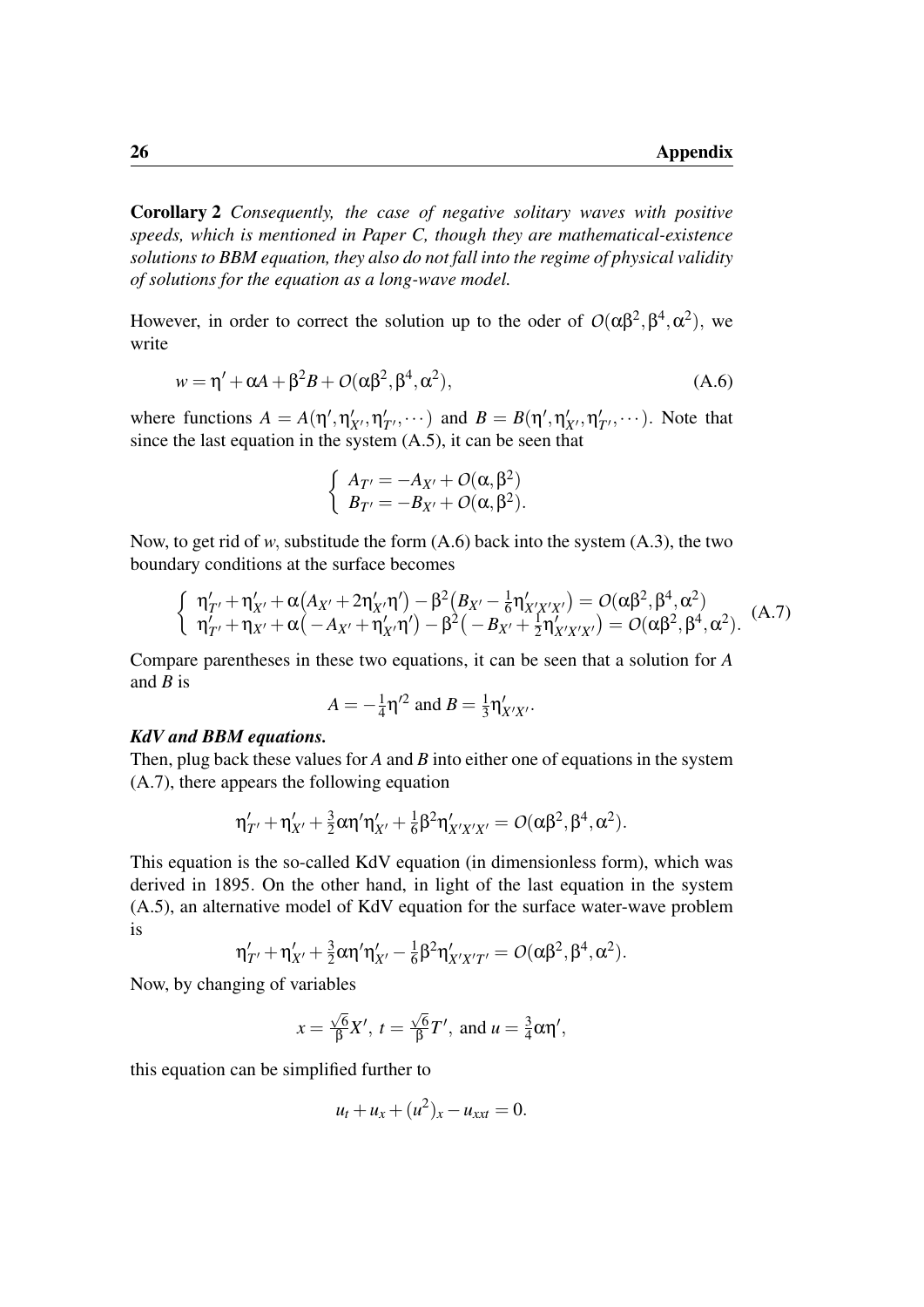Here, for  $\alpha$  and  $\beta^2$  are sufficiently small, we considered  $O(\alpha\beta^2, \beta^4, \alpha^2) = 0$ . And this equation is the so-called regularized long-wave equation or it is well-known as the BBM equation, which was introduced by Benjamin, Bona, and Mahony in 1972 [3]. Moreover, a mathematical arising-problem leads to the generalized BBM (gBBM) equation or the generalized regularized long-wave equation appears as follow

$$
u_t + u_x + (u^p)_x - u_{xxt} = 0,
$$

for  $p \geq 2$  is an integer. And the stability of the negative gBBM solitary waves is one of the considerations in the thesis.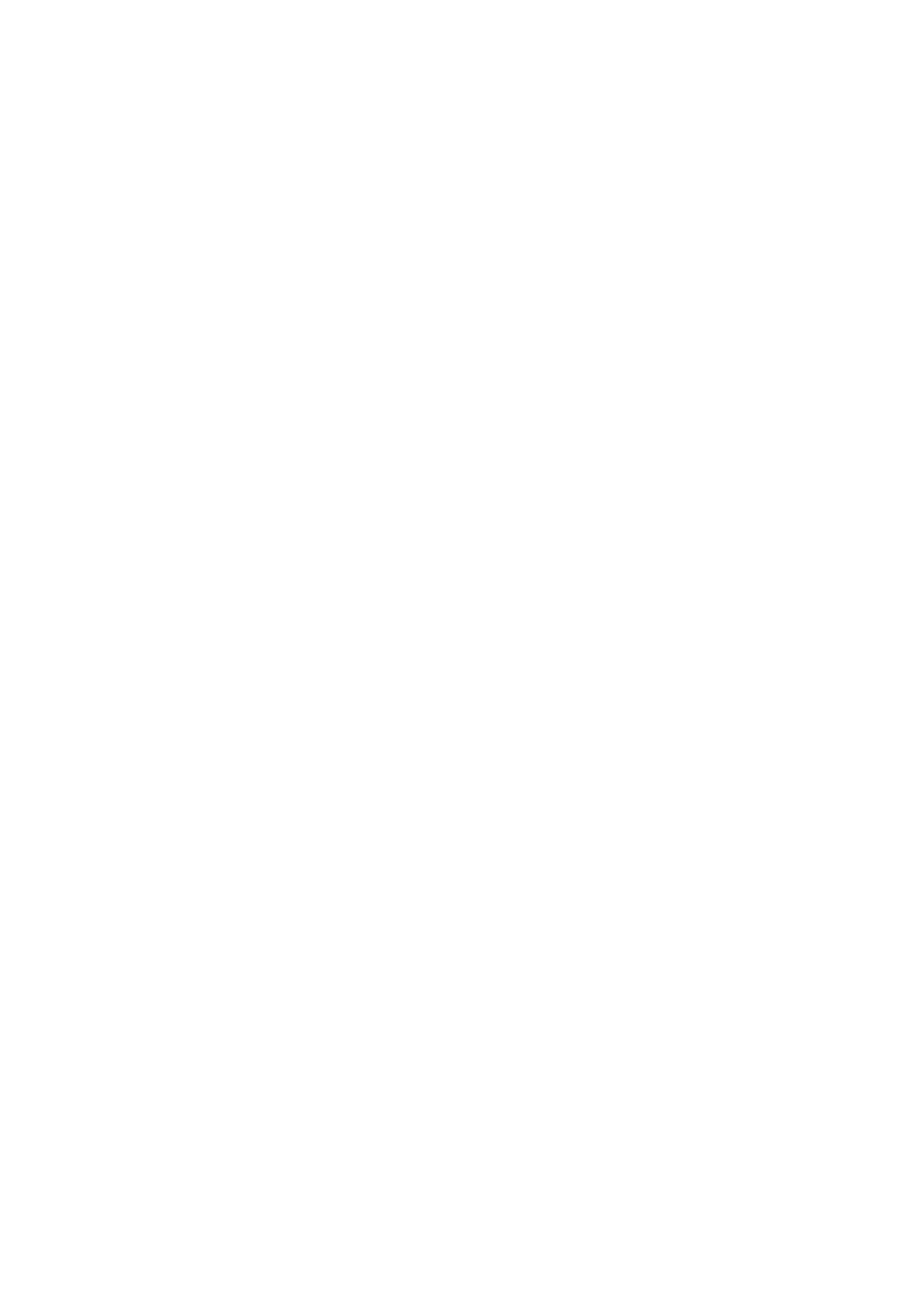## **Bibliography**

- [1] T.B. Benjamin, *The stability of solitary waves.* Proc. Roy. Soc. London A 328 (1972), 153–183.
- [2] T.B Benjamin, *The solitary wave with surface tension.* Quart. Appl. Math. 40 (1982), 231–234
- [3] T.B. Benjamin, J.B. Bona, and J.J. Mahony, *Model equations for long waves in nonlinear dispersive systems.* Philos. Trans. Roy. Soc. London A 272 (1972), 47–78.
- [4] J.L. Bona, *On the stability theory of solitary waves.* Proc. Roy. Soc. London A 344 (1975), 363–374.
- [5] J.L. Bona, W.R. McKinney and J.M. Restrepo, *Stable and unstable solitarywave solutions of the generalized regularized long-wave equation*, J. Nonlinear Sci. 10 (2000), 603–638.
- [6] J.L. Bona, P.E. Souganidis and W.A. Strauss, *Stability and instability of solitary waves of Korteweg-de Vries type.* Proc. Roy. Soc. London A 411 (1987), 395–412.
- [7] A. Constantin and W.A.Strauss, *Stability of the Camassa-Holm solitons.* J. Nonlinear Sci. 12 (2002), 415–422.
- [8] A. Comech, S. Cuccagna, and D.E. Pelinovsky, *Nonlinear instability of a critical traveling wave in the generalized Korteweg-de Vries equation.* SIAM J. Math. Anal. 39 (2007), 1–33
- [9] H.H. Dai and Y. Huo, *Solitary wave shock waves and other travelling waves in a general compressible hyperelastic rod*, Proc. Roy. Soc. London A 456 (2000), 331–363.
- [10] P.G. Drazin and R.S. Johnson, *Solitons: an Introduction.* Cambridge University Press, 1989.